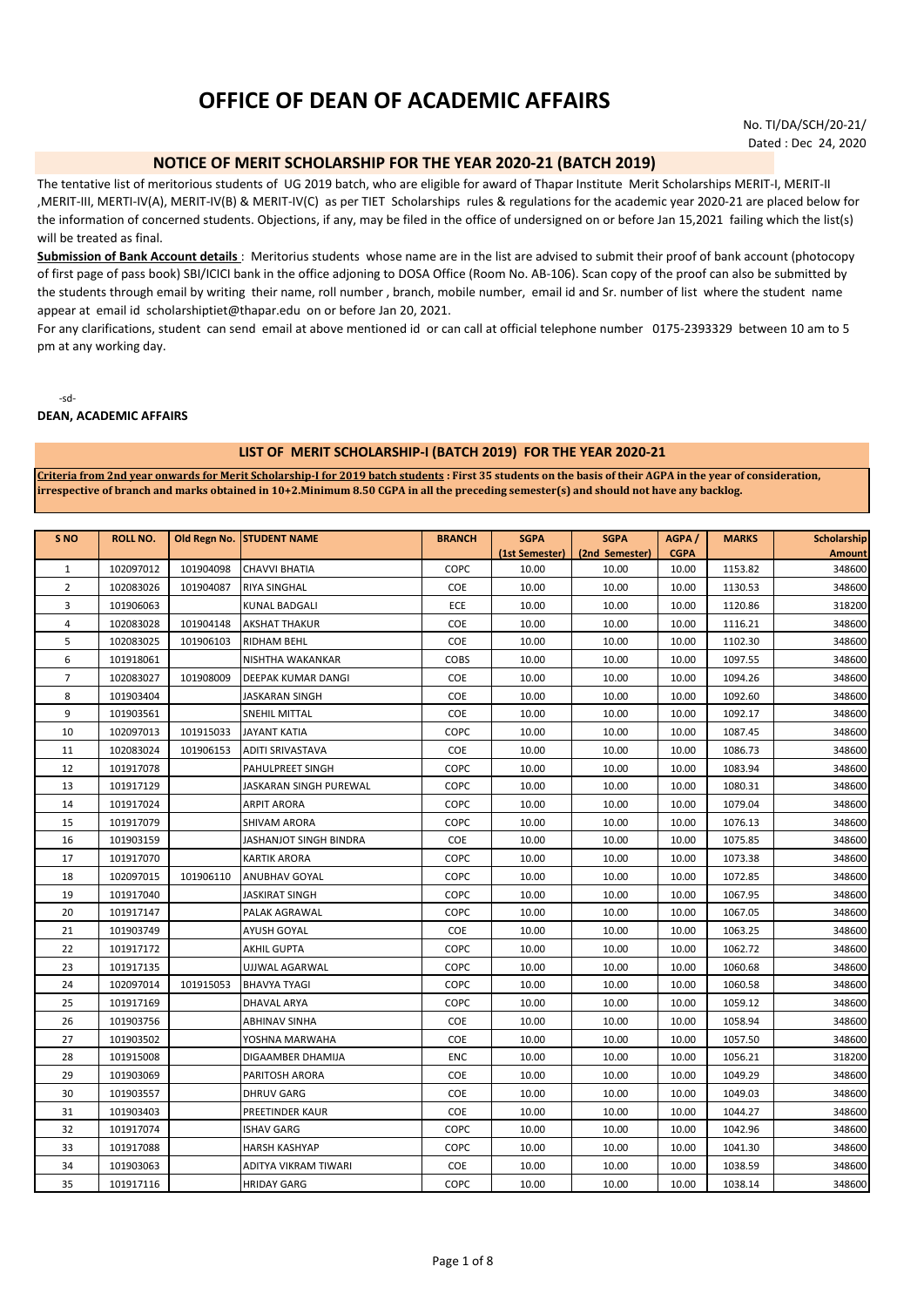# **LIST OF MERIT SCHOLARSHIP-II (BATCH 2019) FOR THE YEAR 2020-21**

**Criteria from 2nd year onwards for Merit Scholarship-II for 2019 batch students : Next 45 students (after excluding first 35 students of Merit-I) on the basis of their AGPA in the year of consideration, irrespective of branch and marks obtained in 10+2.Minimum 8.50 CGPA in all the preceding semester(s) and should not have any backlog.**

| S <sub>NO</sub>                | <b>ROLL NO.</b>        |           | Old Regn No. STUDENT NAME      | <b>BRANCH</b> | <b>SGPA</b>    | <b>SGPA</b>    | AGPA/          | <b>MARKS</b>       | Scholarship      |
|--------------------------------|------------------------|-----------|--------------------------------|---------------|----------------|----------------|----------------|--------------------|------------------|
|                                |                        |           |                                | COE           | (1st Semester) | (2nd Semester) | <b>CGPA</b>    | 1037.73            | Amount           |
| $\mathbf{1}$<br>$\overline{2}$ | 101903725              |           | SOUMYADEEP PATHAK              | COPC          | 10.00<br>10.00 | 10.00          | 10.00          |                    | 234600<br>234600 |
| 3                              | 101917205<br>101917152 |           | KETAN SABHARWAL<br>RAHUL GOYAL | COPC          | 10.00          | 10.00<br>10.00 | 10.00<br>10.00 | 1035.26<br>1026.52 | 234600           |
| 4                              | 101903401              |           | SHREYA JHA                     | COE           | 10.00          | 10.00          | 10.00          | 1023.74            | 234600           |
| 5                              | 101917174              |           | MADHAV KHANDELWAL              | COPC          | 10.00          | 10.00          | 10.00          | 1021.40            | 234600           |
| 6                              | 101903033              |           | MEGHNA RAI                     | COE           | 10.00          | 10.00          | 10.00          | 1021.04            | 234600           |
| 7                              | 101903123              |           | <b>KSHITIJ SAGAR</b>           | COE           | 10.00          | 10.00          | 10.00          | 1007.04            | 234600           |
| 8                              | 101918031              |           | TANYA SRIVASTAVA               | COBS          | 9.90           | 10.00          | 9.95           | 1074.66            | 234600           |
| 9                              | 101908190              |           | RIBHAV MEDIRATTA               | MEE           | 9.87           | 10.00          | 9.94           | 1100.24            | 234600           |
| 10                             | 101903215              |           | <b>BHAVYA GUPTA</b>            | COE           | 9.88           | 10.00          | 9.94           | 1040.43            | 234600           |
| 11                             | 101903515              |           | KUNAL KANOO                    | COE           | 9.88           | 10.00          | 9.94           | 1038.10            | 234600           |
| 12                             | 101903650              |           | GUNVEER GHUMMAN                | COE           | 9.88           | 10.00          | 9.94           | 1011.11            | 234600           |
| 13                             | 101903329              |           | VANSH SEHGAL                   | COE           | 9.88           | 10.00          | 9.94           | 1010.10            | 234600           |
| 14                             | 101903292              |           | ARMAAN BHARDWAJ                | COE           | 9.88           | 10.00          | 9.94           | 997.58             | 234600           |
| 15                             | 102097016              | 101915011 | <b>MUKUL TAYAL</b>             | <b>ENC</b>    | 9.82           | 10.00          | 9.93           | 1063.26            | 234600           |
| 16                             | 101903122              |           | SHIVANGI SINGLA                | COE           | 9.86           | 10.00          | 9.93           | 1057.49            | 234600           |
| 17                             | 101903705              |           | <b>RIPUL AHUJA</b>             | COE           | 10.00          | 9.87           | 9.93           | 1052.50            | 234600           |
| 18                             | 101917095              |           | NIKHIL SINGLA                  | COPC          | 10.00          | 9.86           | 9.93           | 1052.25            | 234600           |
| 19                             | 101917188              |           | SAIYAM LAKHANPAL               | COPC          | 9.86           | 10.00          | 9.93           | 1041.50            | 234600           |
| 20                             | 101917110              |           | AASHISH BANSAL                 | COPC          | 9.86           | 10.00          | 9.93           | 1040.25            | 234600           |
| 21                             | 101903620              |           | SARTHAK BABBAR                 | COE           | 10.00          | 9.87           | 9.93           | 1037.25            | 234600           |
| 22                             | 101917050              |           | <b>HARBIR SINGH</b>            | COPC          | 9.86           | 10.00          | 9.93           | 1035.89            | 234600           |
| 23                             | 101903169              |           | PARMEET SINGH                  | COE           | 10.00          | 9.87           | 9.93           | 1029.48            | 234600           |
| 24                             | 101903427              |           | DHANVI BANSAL                  | COE           | 9.86           | 10.00          | 9.93           | 1023.69            | 234600           |
| 25                             | 101903643              |           | JAYANT SHARMA                  | COE           | 10.00          | 9.87           | 9.93           | 1022.75            | 234600           |
| 26                             | 101903064              |           | SNEHIL GUPTA                   | COE           | 10.00          | 9.87           | 9.93           | 1017.59            | 234600           |
| 27                             | 101903255              |           | AYUSH KULSHRESTHA              | COE           | 9.86           | 10.00          | 9.93           | 1015.80            | 234600           |
| 28                             | 101917201              |           | RITHIK CHAUDHARY               | COPC          | 10.00          | 9.86           | 9.93           | 1012.20            | 234600           |
| 29                             | 101917139              |           | PRANAV VIDYARTHI               | COPC          | 9.86           | 10.00          | 9.93           | 1008.83            | 234600           |
| 30                             | 102083029              | 101906165 | <b>DHRUV GOEL</b>              | ECE           | 9.82           | 10.00          | 9.92           | 1090.36            | 234600           |
| 31                             | 101908193              |           | RAMYA SRINIVASAN               | MEE           | 9.82           | 10.00          | 9.92           | 1083.45            | 208200           |
| 32                             | 102097017              | 101916075 | <b>ABHISHEK VERMA</b>          | COSE          | 9.84           | 10.00          | 9.92           | 1033.12            | 234600           |
| 33                             | 102083030              | 401906020 | <b>AADISHRI SONI</b>           | ECE           | 10.00          | 9.83           | 9.91           | 1077.41            | 234600           |
| 34                             | 101917064              |           | SHIKHAR GARG                   | COPC          | 10.00          | 9.82           | 9.91           | 1047.37            | 234600           |
| 35                             | 101915007              |           | ANKUSH SINGLA                  | <b>ENC</b>    | 9.81           | 10.00          | 9.91           | 1045.91            | 208200           |
| 36                             | 101903326              |           | SANAT MAHAJAN                  | COE           | 9.81           | 10.00          | 9.91           | 1039.93            | 234600           |
| 37                             | 101903774              |           | SARTHAK                        | COE           | 10.00          | 9.82           | 9.91           | 1025.21            | 234600           |
| 38                             | 101903481              |           | SANYAM SHARMA                  | COE           | 9.81           | 10.00          | 9.91           | 1017.39            | 234600           |
| 39                             | 101903415              |           | YASHI AGARWAL                  | COE           | 9.81           | 10.00          | 9.91           | 1015.83            | 234600           |
| 40                             | 101903132              |           | ISHITA BANSAL                  | COE           | 10.00          | 9.82           | 9.91           | 1012.59            | 243600           |
| 41                             | 101917060              |           | VYOM CHOPRA                    | COPC          | 10.00          | 9.82           | 9.91           | 1012.17            | 234600           |
| 42                             | 101903014              |           | ABHAY PRATAP SINGH             | COE           | 9.81           | 10.00          | 9.91           | 1007.56            | 234600           |
| 43                             | 101918023              |           | SHREY SETH                     | COBS          | 9.81           | 10             | 9.90           | 1078.89            | 234600           |
| 44                             | 101903315              |           | AKSHAT SINGH                   | COE           | 9.79           | 10             | 9.90           | 1057.13            | 234600           |
| 45                             | 101903249              |           | SWETANGI RASTOGI               | COE           | 9.79           | 10             | 9.90           | 1057.05            | 234600           |

## **MERIT SCHOLARHSIP-III (BATCH-2019) FOR THE YEAR 2020-21**

**Criteria from 2nd year onwards for Merit Scholarship-III for 2019 batch students : Covering first 10% of the students' strength (other than over and above intake & back loggers) in each discipline on the basis of AGPA only. No weightage shall be given to 10+2 marks for second year onwards. AGPA ≥ 8.00, No backlog in the year of consideration and should be in merit of his/her stream on the basis of AGPA in the preceding year.**

|         | <b>BE- CHEMICAL ENGG. (CHE)</b> |                  |                           | <b>BATCH-2019</b> | <b>STRENGTH - 50</b> |               |             |              |                     |
|---------|---------------------------------|------------------|---------------------------|-------------------|----------------------|---------------|-------------|--------------|---------------------|
| Sr. No. | <b>REGN. NO</b>                 | <b>OLD REGN.</b> | <b>ISTUDENT NAME</b>      |                   |                      | <b>BRANCH</b> | <b>AGPA</b> | <b>MARKS</b> | <b>SCHOLARSHIP</b>  |
|         |                                 | NO.              |                           |                   |                      |               |             |              | <b>AMOUNT (Rs.)</b> |
|         | 102095009                       |                  | 101901006 AMOGH UPADHAYAY |                   |                      | <b>CHE</b>    | 9.50        | 1019.16      | 104100              |
|         | 101901054                       |                  | <b>HRITU VERSHA</b>       |                   |                      | <b>CHE</b>    | 9.04        | 939.29       | 88000               |
|         | 101901008                       |                  | <b>BHAVYA NARANG</b>      |                   |                      | <b>CHE</b>    | 9.00        | 972.75       | 88000               |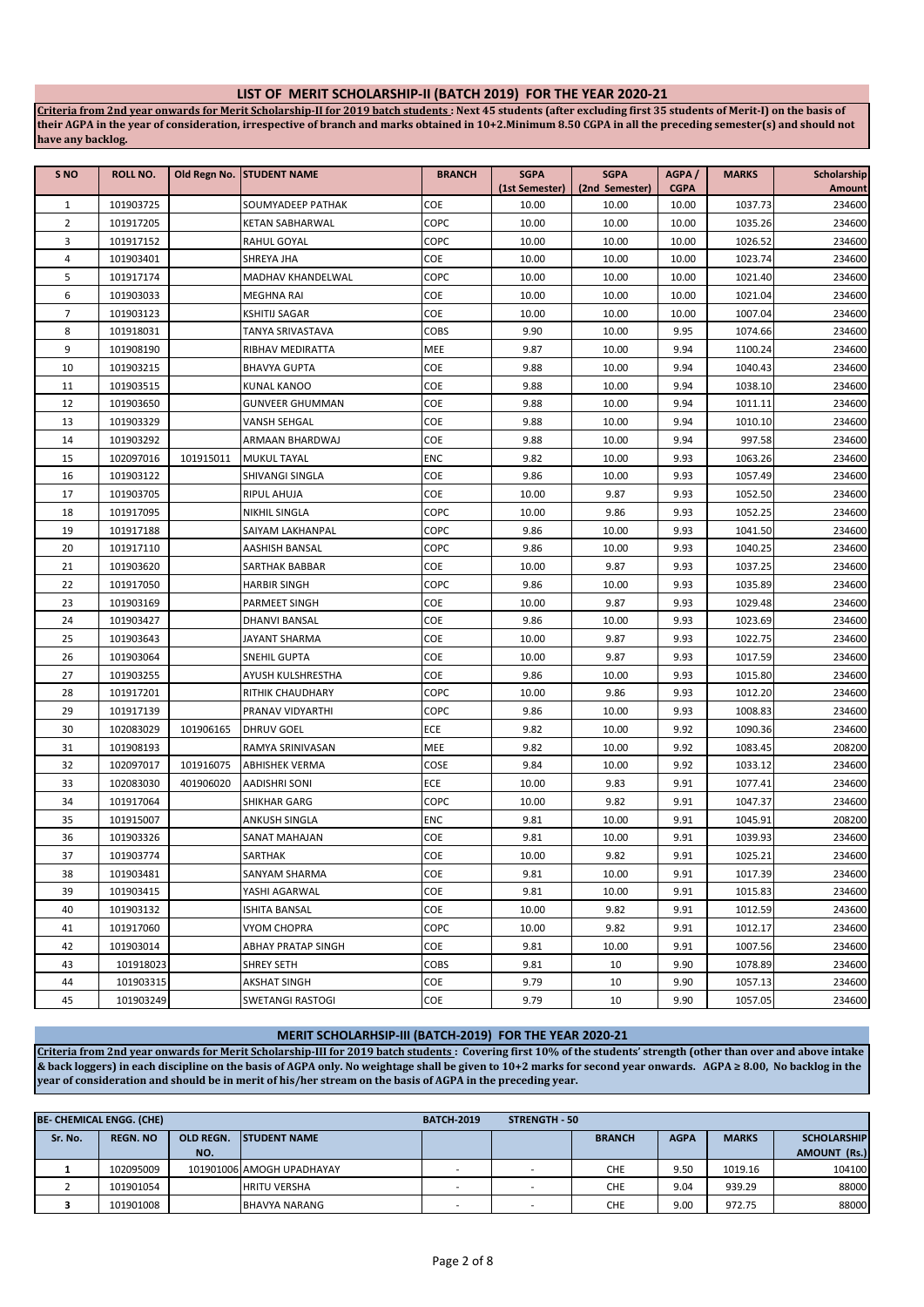| 101901049 | <b>JATIN KANOJIA</b>             |  | CHE | <b>QQ</b><br>JJ | 933.79 | 88000 |
|-----------|----------------------------------|--|-----|-----------------|--------|-------|
| 101901015 | <b>TARNEJA</b><br><b>RITWIKT</b> |  | CHE | 8.65            | 901.53 | 88000 |

|                | <b>BE- CIVIL ENGINEERING (CIE)</b> |                  |                       | <b>BATCH-2019</b>        | <b>STRENGTH - 112</b>    |               |             |              |                     |
|----------------|------------------------------------|------------------|-----------------------|--------------------------|--------------------------|---------------|-------------|--------------|---------------------|
| Sr. No.        | <b>REGN. NO</b>                    | <b>OLD REGN.</b> | <b>STUDENT NAME</b>   |                          |                          | <b>BRANCH</b> | <b>AGPA</b> | <b>MARKS</b> | <b>SCHOLARSHIP</b>  |
|                |                                    | NO.              |                       |                          |                          |               |             |              | <b>AMOUNT (Rs.)</b> |
|                | 101902064                          |                  | ANSHUL                | $\overline{\phantom{a}}$ | $\overline{\phantom{a}}$ | <b>CIE</b>    | 9.71        | 1036.02      | 88000               |
| $\overline{2}$ | 102083049                          | 101902044        | <b>AYUSH CHAUHAN</b>  | $\overline{\phantom{a}}$ | $\overline{\phantom{a}}$ | <b>CIE</b>    | 9.70        | 1022.85      | 117300              |
| 3              | 101902027                          |                  | <b>SANCHIT PATHAK</b> | $\overline{\phantom{a}}$ | $\overline{\phantom{a}}$ | <b>CIE</b>    | 9.70        | 1018.98      | 88000               |
| 4              | 101902043                          |                  | <b>IRFAN KHAN</b>     | $\overline{\phantom{a}}$ | $\overline{\phantom{a}}$ | <b>CIE</b>    | 9.68        | 1049.59      | 88000               |
| 5              | 101902117                          |                  | <b>MANOJ HARI</b>     | $\overline{\phantom{a}}$ | $\overline{\phantom{a}}$ | <b>CIE</b>    | 9.67        | 1020.07      | 88000               |
| 6              | 101902102                          |                  | <b>VINAYAK KANSAL</b> | $\overline{\phantom{a}}$ | $\overline{\phantom{a}}$ | <b>CIE</b>    | 9.60        | 1021.08      | 88000               |
| $\overline{7}$ | 101902062                          |                  | PRANJAL JAIN          | ٠                        | $\overline{\phantom{a}}$ | <b>CIE</b>    | 9.55        | 997.37       | 88000               |
| 8              | 101902101                          |                  | <b>ABHAY AGARWAL</b>  | $\overline{\phantom{a}}$ | $\overline{\phantom{a}}$ | <b>CIE</b>    | 9.54        | 1006.28      | 88000               |
| 9              | 102086010                          | 101902005        | <b>ROHAN GARG</b>     | $\overline{\phantom{a}}$ | $\overline{\phantom{a}}$ | <b>CIE</b>    | 9.48        | 1017.85      | 104100              |
| 10             | 102085001                          | 101902014        | <b>NEHA MAMORIA</b>   | $\overline{\phantom{a}}$ | $\overline{\phantom{a}}$ | <b>CIE</b>    | 9.35        | 997.03       | 88000               |
| 11             | 101902052                          |                  | <b>AKSHAJ MEHTA</b>   | $\overline{\phantom{a}}$ | $\overline{\phantom{a}}$ | <b>CIE</b>    | 9.29        | 998.03       | 88000               |
| 12             | 102084005                          | 101902070        | <b>VAIBHAV</b>        | $\overline{\phantom{a}}$ | $\overline{\phantom{a}}$ | <b>CIE</b>    | 9.29        | 986.72       | 88000               |

|         | BE- COMPUTER SCIENCE & BUSINSS SYSTEM (COBS) |                  |                        | <b>BATCH-2019</b> | <b>STRENGTH-71</b> |               |             |              |                     |
|---------|----------------------------------------------|------------------|------------------------|-------------------|--------------------|---------------|-------------|--------------|---------------------|
| Sr. No. | <b>REGN. NO</b>                              | <b>OLD REGN.</b> | <b>STUDENT NAME</b>    |                   |                    | <b>BRANCH</b> | <b>AGPA</b> | <b>MARKS</b> | <b>SCHOLARSHIP</b>  |
|         |                                              | NO.              |                        |                   |                    |               |             |              | <b>AMOUNT (Rs.)</b> |
|         | 101918076                                    |                  | <b>AKSHAT BHATIA</b>   |                   |                    | <b>COBS</b>   | 9.89        | 1039.63      | 117300              |
|         | 101918052                                    |                  | <b>AYUSH ANEJA</b>     |                   |                    | COBS          | 9.63        | 1047.26      | 117300              |
|         | 101918069                                    |                  | <b>NEELAKSH TAYAL</b>  |                   |                    | <b>COBS</b>   | 9.62        | 1009.85      | 117300              |
| 4       | 101918066                                    |                  | <b>MANVI GUMBER</b>    | ۰                 |                    | <b>COBS</b>   | 9.61        | 1022.33      | 117300              |
|         | 101918038                                    |                  | <b>HITESH MALHOTRA</b> | ۰                 |                    | <b>COBS</b>   | 9.40        | 1014.19      | 117300              |
| 6       | 101918035                                    |                  | <b>ISHITA MULLICK</b>  | ۰                 | ۰.                 | <b>COBS</b>   | 9.40        | 1012.36      | 117300              |
|         | 101918056                                    |                  | <b>RACHIT GOYAL</b>    |                   |                    | <b>COBS</b>   | 9.32        | 987.91       | 117300              |
| 8       | 101918030                                    |                  | <b>TEJAL GUPTA</b>     |                   |                    | COBS          | 9.28        | 984.49       | 117300              |

|                | BE- COMPUTER SCIENCE OF ENGINEERING (COE) |           |                         |                          | STRENGTH-774             |               |             |              |                     |
|----------------|-------------------------------------------|-----------|-------------------------|--------------------------|--------------------------|---------------|-------------|--------------|---------------------|
| Sr. No.        | <b>REGN. NO</b>                           | OLD REGN. | <b>STUDENT NAME</b>     |                          |                          | <b>BRANCH</b> | <b>AGPA</b> | <b>MARKS</b> | <b>SCHOLARSHIP</b>  |
|                |                                           | NO.       |                         |                          |                          |               |             |              | <b>AMOUNT (Rs.)</b> |
| $\mathbf{1}$   | 101903163                                 |           | <b>SARTAJBIR SINGH</b>  |                          |                          | COE           | 9.90        | 1038.82      | 117300              |
| $\overline{2}$ | 101903745                                 |           | <b>RAJAT BATRA</b>      | $\sim$                   | $\overline{\phantom{a}}$ | COE           | 9.90        | 1026.45      | 117300              |
| 3              | 101903392                                 |           | PIYUSH BAWA             | $\overline{\phantom{a}}$ |                          | COE           | 9.90        | 1026.18      | 117300              |
| 4              | 101903191                                 |           | <b>AKSHAT SHARMA</b>    | ÷,                       |                          | COE           | 9.90        | 1019.10      | 117300              |
| 5              | 101903699                                 |           | <b>RISHIT ARORA</b>     | $\sim$                   | $\sim$                   | COE           | 9.90        | 1017.07      | 117300              |
| 6              | 101903633                                 |           | <b>SANJAY GUPTA</b>     | ٠                        | $\overline{\phantom{a}}$ | COE           | 9.90        | 1014.68      | 117300              |
| $\overline{7}$ | 101903735                                 |           | SAMEER RANA             | $\overline{\phantom{a}}$ | $\overline{\phantom{a}}$ | COE           | 9.90        | 1008.73      | 117300              |
| 8              | 101903507                                 |           | <b>NAMAN JAIN</b>       | $\overline{\phantom{a}}$ | $\overline{\phantom{a}}$ | COE           | 9.87        | 1039.01      | 117300              |
| 9              | 101903411                                 |           | <b>ARINJAY SHUKLA</b>   | $\overline{\phantom{a}}$ | $\overline{\phantom{a}}$ | COE           | 9.87        | 1013.37      | 117300              |
| 10             | 101903462                                 |           | <b>RACHIT PURI</b>      | $\overline{\phantom{a}}$ | $\sim$                   | COE           | 9.87        | 998.22       | 117300              |
| 11             | 101903511                                 |           | <b>AKSHIT SINGHAL</b>   | $\overline{\phantom{a}}$ | $\overline{\phantom{a}}$ | COE           | 9.87        | 989.63       | 117300              |
| 12             | 101903765                                 |           | <b>KARTIK GUPTA</b>     | ٠                        |                          | COE           | 9.86        | 1052.33      | 117300              |
| 13             | 101903497                                 |           | <b>AAROHAN VERMA</b>    | $\overline{\phantom{a}}$ | $\overline{\phantom{a}}$ | COE           | 9.86        | 1048.24      | 117300              |
| 14             | 101903296                                 |           | <b>SARTHAK GUPTA</b>    | $\overline{\phantom{a}}$ | $\overline{\phantom{a}}$ | COE           | 9.86        | 1039.09      | 117300              |
| 15             | 101903710                                 |           | <b>RASHITA</b>          |                          | $\sim$                   | COE           | 9.86        | 1013.46      | 117300              |
| 16             | 101903139                                 |           | UTKARSH SANGWAN         | $\overline{\phantom{a}}$ | $\overline{\phantom{a}}$ | COE           | 9.86        | 1005.86      | 117300              |
| 17             | 101903060                                 |           | <b>ABHINAV SINHA</b>    | ÷                        | $\overline{\phantom{a}}$ | COE           | 9.85        | 1003.98      | 117300              |
| 18             | 101903200                                 |           | <b>BALKAR SINGH</b>     | $\overline{\phantom{a}}$ | $\overline{\phantom{a}}$ | COE           | 9.84        | 1011.42      | 117300              |
| 19             | 101903247                                 |           | <b>ANANT SINGLA</b>     | $\overline{\phantom{a}}$ | $\overline{\phantom{a}}$ | COE           | 9.84        | 1007.02      | 117300              |
| 20             | 101903438                                 |           | <b>DIVYANSH PUROHIT</b> | $\overline{\phantom{a}}$ | $\overline{\phantom{a}}$ | COE           | 9.84        | 1006.93      | 117300              |
| 21             | 101903461                                 |           | NIHAR WADHWA            | ٠                        | $\sim$                   | COE           | 9.84        | 1003.44      | 117300              |
| 22             | 101903190                                 |           | <b>VAVLEEN KAUR</b>     | $\overline{\phantom{a}}$ | $\overline{\phantom{a}}$ | COE           | 9.84        | 1003.34      | 117300              |
| 23             | 101903648                                 |           | PRIKSHIT BATRA          | ÷,                       | $\overline{\phantom{a}}$ | COE           | 9.83        | 1042.41      | 117300              |
| 24             | 101903706                                 |           | <b>ROHIT JAIN</b>       | ٠                        | $\overline{\phantom{a}}$ | COE           | 9.83        | 1039.15      | 117300              |
| 25             | 101903433                                 |           | <b>SHUBHAM GUPTA</b>    | $\blacksquare$           | $\overline{\phantom{a}}$ | COE           | 9.83        | 1037.12      | 117300              |
| 26             | 101903780                                 |           | YASH KUMAR              | ÷,                       | $\sim$                   | COE           | 9.83        | 1026.76      | 117300              |
| 27             | 101903802                                 |           | <b>RISHI CHHABRA</b>    | $\overline{\phantom{a}}$ | $\overline{\phantom{a}}$ | COE           | 9.83        | 1021.05      | 117300              |
| 28             | 102097019                                 | 101903440 | <b>ISHAN SHARMA</b>     | $\overline{\phantom{a}}$ | $\overline{\phantom{a}}$ | COE           | 9.83        | 1017.49      | 117300              |
| 29             | 101903458                                 |           | <b>IKSHUL DUREJA</b>    |                          |                          | COE           | 9.83        | 1007.13      | 117300              |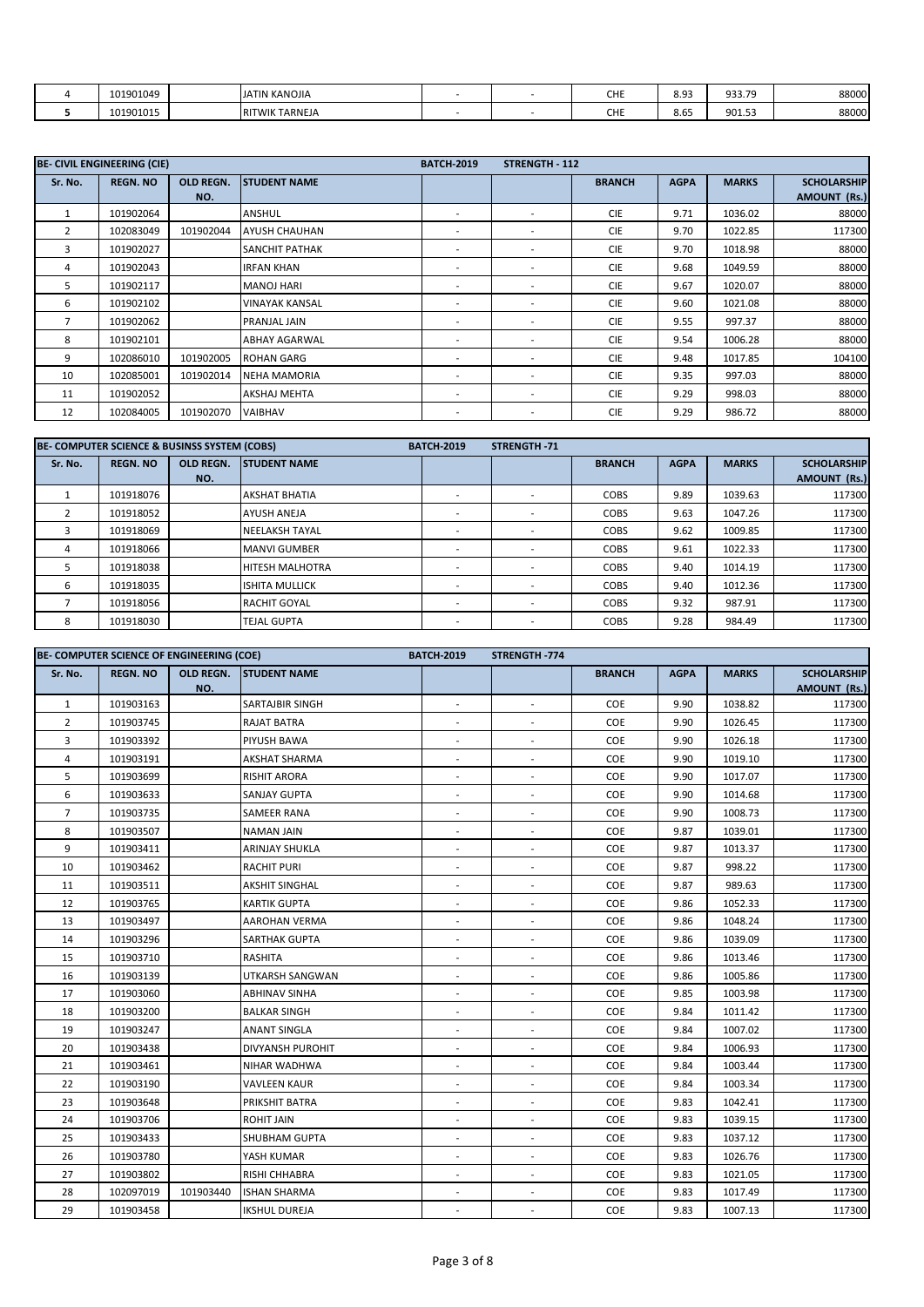| 30<br>101903407<br>TUSHAR CHUGH<br>COE<br>9.83<br>1003.98<br>117300<br>$\overline{\phantom{a}}$<br>$\overline{\phantom{a}}$<br>102097020<br>101903368<br>COE<br>9.83<br>1002.40<br>117300<br>31<br>HARSHIT AGARWAL<br>32<br>COE<br>101903714<br>TANISH SHARMA<br>9.81<br>1012.49<br>117300<br>$\overline{\phantom{a}}$<br>$\overline{\phantom{a}}$<br>COE<br>33<br>101903140<br>PRATYAKSHYA BHAKUNI<br>9.81<br>1000.09<br>117300<br>$\overline{\phantom{a}}$<br>$\overline{\phantom{a}}$<br>34<br>101903504<br><b>KARTIK PANDEY</b><br><b>COE</b><br>9.81<br>989.44<br>117300<br>$\overline{\phantom{a}}$<br>$\overline{\phantom{a}}$<br>35<br>COE<br>101903450<br>9.80<br>1036.17<br>117300<br>HIYA MADAN<br>$\overline{\phantom{a}}$<br>$\overline{\phantom{a}}$<br>36<br>COE<br>9.80<br>101903389<br>YASH GARG<br>1008.22<br>117300<br>$\overline{\phantom{a}}$<br>$\overline{\phantom{a}}$<br>COE<br>37<br>101903311<br>9.80<br>1006.41<br>117300<br>MANAN GHAI<br>$\overline{\phantom{a}}$<br>$\overline{\phantom{a}}$<br>38<br>COE<br>993.38<br>101903070<br>NISHCHAY JAIN<br>9.80<br>117300<br>$\overline{\phantom{a}}$<br>$\overline{\phantom{a}}$<br>39<br>COE<br>9.80<br>988.97<br>101903722<br>PRASHITA BISWAS<br>117300<br>40<br>101903124<br>COE<br>9.80<br>983.46<br>117300<br>YASH SHARMA<br>$\overline{\phantom{a}}$<br>$\overline{\phantom{a}}$<br>COE<br>41<br>101903281<br>9.80<br>967.31<br>117300<br>SAMEER SINGLA<br>42<br>101903195<br>NANAKI KAUR DHANOA<br><b>COE</b><br>9.79<br>991.89<br>117300<br>$\overline{\phantom{a}}$<br>$\overline{\phantom{a}}$<br>101903184<br>COE<br>999.33<br>117300<br>43<br>ADITYA GUPTA<br>9.78<br>$\overline{\phantom{a}}$<br>$\overline{\phantom{a}}$<br>44<br>101903759<br>COE<br>9.78<br>984.90<br>117300<br>ABHISHEK BAWA<br>$\sim$<br>$\overline{\phantom{a}}$<br>982.32<br>45<br>101903786<br>PRANJAL BHADU<br><b>COE</b><br>9.78<br>117300<br>$\blacksquare$<br>$\overline{\phantom{a}}$<br>COE<br>975.88<br>46<br>101903595<br>HARSHIT GOEL<br>9.78<br>117300<br>$\sim$<br>$\overline{\phantom{a}}$<br>47<br>COE<br>101903078<br><b>ROSY DASH</b><br>9.78<br>974.41<br>117300<br>$\overline{\phantom{a}}$<br>$\overline{\phantom{a}}$<br>48<br>COE<br>117300<br>101903609<br>AMAN AGARWAL<br>9.76<br>1016.03<br>$\overline{\phantom{a}}$<br>$\overline{\phantom{a}}$<br>49<br>101903388<br>NIKHIL MOUDGIL<br><b>COE</b><br>9.76<br>1002.61<br>117300<br>$\overline{\phantom{a}}$<br>$\overline{\phantom{a}}$<br>50<br>101903516<br><b>COE</b><br>9.75<br>993.27<br>117300<br>RAGHAV KAPAHI<br>$\overline{\phantom{a}}$<br>$\overline{\phantom{a}}$<br>51<br>101903239<br>PUSHPAK<br><b>COE</b><br>9.75<br>983.99<br>117300<br>$\overline{\phantom{a}}$<br>$\overline{\phantom{a}}$<br>52<br>101903036<br>COE<br>9.75<br>959.98<br>117300<br>YASH UPADHYAY<br>$\sim$<br>$\overline{\phantom{a}}$<br>53<br>COE<br>999.07<br>101903365<br><b>BHAVYA KAKWANI</b><br>9.74<br>117300<br>$\overline{\phantom{a}}$<br>$\overline{\phantom{a}}$<br>54<br>101903778<br><b>COE</b><br>9.74<br>987.90<br>117300<br>GARVIT NANGIA<br>$\overline{\phantom{a}}$<br>$\overline{\phantom{a}}$<br>55<br>101903610<br>DIVESH AGGARWAL<br>COE<br>9.73<br>1027.28<br>117300<br>$\overline{\phantom{a}}$<br>$\overline{\phantom{a}}$<br>56<br>COE<br>9.73<br>101903591<br>1007.11<br>117300<br>NOOR NIMRAT KAUR<br>101903051<br>COE<br>9.73<br>57<br>1003.32<br>117300<br>VANSHIKA MAHAJAN<br>$\overline{\phantom{a}}$<br>$\overline{\phantom{a}}$<br>58<br>101903453<br><b>COE</b><br>9.73<br>999.50<br>117300<br>ARYAN SANDHU<br>$\overline{\phantom{a}}$<br>59<br>101903103<br>JASKARAN SINGH JAGGI<br>COE<br>9.73<br>982.53<br>117300<br>$\overline{\phantom{a}}$<br>$\overline{\phantom{a}}$<br>101903551<br>COE<br>979.05<br>60<br>YASHUL TYAGI<br>9.73<br>117300<br>$\overline{\phantom{a}}$<br>$\overline{\phantom{a}}$<br>101903797<br>COE<br>985.15<br>61<br>JITESH SILHI<br>9.71<br>117300<br>$\overline{\phantom{a}}$<br>$\overline{\phantom{a}}$<br>963.93<br>62<br>101903463<br>SHREYA CHHIKARA<br><b>COE</b><br>9.71<br>117300<br>$\blacksquare$<br>$\overline{\phantom{a}}$<br>COE<br>959.00<br>63<br>101903245<br>NAMAN GUPTA<br>9.71<br>117300<br>$\overline{\phantom{a}}$<br>$\overline{\phantom{a}}$<br>COE<br>9.70<br>1003.87<br>64<br>101903637<br>KUSHAGRA VED NIGAM<br>117300<br>$\overline{\phantom{a}}$<br>$\overline{\phantom{a}}$<br>COE<br>65<br>101903653<br><b>SHIVANG MATHUR</b><br>9.70<br>997.34<br>117300<br>$\overline{\phantom{a}}$<br>$\overline{\phantom{a}}$<br>COE<br>66<br>101903494<br>KUSHAL N<br>9.70<br>977.99<br>117300<br>$\overline{\phantom{a}}$<br>$\overline{\phantom{a}}$<br>67<br>COE<br>101903629<br>SHIKHA<br>9.69<br>1003.26<br>117300<br>$\overline{\phantom{a}}$<br>$\overline{\phantom{a}}$<br>68<br>101903307<br>YASHIKA GUPTA<br><b>COE</b><br>9.69<br>985.05<br>117300<br>69<br>COE<br>117300<br>101903167<br>PARINAAZ GILL<br>9.69<br>978.59<br>$\overline{\phantom{a}}$<br>$\overline{\phantom{a}}$<br>70<br>101903331<br>COE<br>9.69<br>117300<br>SUVRAT ARORA<br>966.77<br>$\sim$<br>979.86<br>71<br>101903370<br><b>SUKRIT BANSAL</b><br>COE<br>9.68<br>117300<br>$\overline{\phantom{a}}$<br>72<br>101903353<br>COE<br>9.68<br>973.44<br><b>YASH JAIN</b><br>117300<br>73<br>101903399<br>COE<br>117300<br><b>GURLEEN KAUR</b><br>9.68<br>966.06<br>$\overline{\phantom{a}}$<br>74<br>101903380<br>COE<br>VIDIP JAIN<br>9.68<br>965.88<br>117300<br>$\sim$<br>$\overline{\phantom{a}}$<br>75<br>101903367<br>SHIVAM ARORA<br>COE<br>9.68<br>958.90<br>117300<br>$\overline{\phantom{a}}$<br>$\overline{\phantom{a}}$<br>76<br>101903080<br>COE<br>942.93<br>BHAVYA KHANDELWAL<br>9.68<br>117300<br>$\overline{\phantom{a}}$<br>$\overline{\phantom{a}}$<br>77<br>101903793<br>COE<br>SAMARTH VARSHNEY<br>9.67<br>1023.70<br>117300<br>$\blacksquare$<br>78<br>101903757<br>COE<br>9.67<br>984.08<br>117300<br>PRIYANSH JAIN<br>$\sim$<br>$\overline{\phantom{a}}$ |  |  |  |  |  |
|------------------------------------------------------------------------------------------------------------------------------------------------------------------------------------------------------------------------------------------------------------------------------------------------------------------------------------------------------------------------------------------------------------------------------------------------------------------------------------------------------------------------------------------------------------------------------------------------------------------------------------------------------------------------------------------------------------------------------------------------------------------------------------------------------------------------------------------------------------------------------------------------------------------------------------------------------------------------------------------------------------------------------------------------------------------------------------------------------------------------------------------------------------------------------------------------------------------------------------------------------------------------------------------------------------------------------------------------------------------------------------------------------------------------------------------------------------------------------------------------------------------------------------------------------------------------------------------------------------------------------------------------------------------------------------------------------------------------------------------------------------------------------------------------------------------------------------------------------------------------------------------------------------------------------------------------------------------------------------------------------------------------------------------------------------------------------------------------------------------------------------------------------------------------------------------------------------------------------------------------------------------------------------------------------------------------------------------------------------------------------------------------------------------------------------------------------------------------------------------------------------------------------------------------------------------------------------------------------------------------------------------------------------------------------------------------------------------------------------------------------------------------------------------------------------------------------------------------------------------------------------------------------------------------------------------------------------------------------------------------------------------------------------------------------------------------------------------------------------------------------------------------------------------------------------------------------------------------------------------------------------------------------------------------------------------------------------------------------------------------------------------------------------------------------------------------------------------------------------------------------------------------------------------------------------------------------------------------------------------------------------------------------------------------------------------------------------------------------------------------------------------------------------------------------------------------------------------------------------------------------------------------------------------------------------------------------------------------------------------------------------------------------------------------------------------------------------------------------------------------------------------------------------------------------------------------------------------------------------------------------------------------------------------------------------------------------------------------------------------------------------------------------------------------------------------------------------------------------------------------------------------------------------------------------------------------------------------------------------------------------------------------------------------------------------------------------------------------------------------------------------------------------------------------------------------------------------------------------------------------------------------------------------------------------------------------------------------------------------------------------------------------------------------------------------------------------------------------------------------------------------------------------------------------------------------------------------------------------------------------------------------------------------------------------------------------------------------------------------------------------------------------------------------------------------------------------------------------------------------------------------------------------------------------------------------------------------------------------------------------------------------------------------------------------------------------------------------------------------------------------------------------------------------------------------------------------------------------------------------------------------------------------------------------------------------------------------------------------------|--|--|--|--|--|
|                                                                                                                                                                                                                                                                                                                                                                                                                                                                                                                                                                                                                                                                                                                                                                                                                                                                                                                                                                                                                                                                                                                                                                                                                                                                                                                                                                                                                                                                                                                                                                                                                                                                                                                                                                                                                                                                                                                                                                                                                                                                                                                                                                                                                                                                                                                                                                                                                                                                                                                                                                                                                                                                                                                                                                                                                                                                                                                                                                                                                                                                                                                                                                                                                                                                                                                                                                                                                                                                                                                                                                                                                                                                                                                                                                                                                                                                                                                                                                                                                                                                                                                                                                                                                                                                                                                                                                                                                                                                                                                                                                                                                                                                                                                                                                                                                                                                                                                                                                                                                                                                                                                                                                                                                                                                                                                                                                                                                                                                                                                                                                                                                                                                                                                                                                                                                                                                                                                                                                                    |  |  |  |  |  |
|                                                                                                                                                                                                                                                                                                                                                                                                                                                                                                                                                                                                                                                                                                                                                                                                                                                                                                                                                                                                                                                                                                                                                                                                                                                                                                                                                                                                                                                                                                                                                                                                                                                                                                                                                                                                                                                                                                                                                                                                                                                                                                                                                                                                                                                                                                                                                                                                                                                                                                                                                                                                                                                                                                                                                                                                                                                                                                                                                                                                                                                                                                                                                                                                                                                                                                                                                                                                                                                                                                                                                                                                                                                                                                                                                                                                                                                                                                                                                                                                                                                                                                                                                                                                                                                                                                                                                                                                                                                                                                                                                                                                                                                                                                                                                                                                                                                                                                                                                                                                                                                                                                                                                                                                                                                                                                                                                                                                                                                                                                                                                                                                                                                                                                                                                                                                                                                                                                                                                                                    |  |  |  |  |  |
|                                                                                                                                                                                                                                                                                                                                                                                                                                                                                                                                                                                                                                                                                                                                                                                                                                                                                                                                                                                                                                                                                                                                                                                                                                                                                                                                                                                                                                                                                                                                                                                                                                                                                                                                                                                                                                                                                                                                                                                                                                                                                                                                                                                                                                                                                                                                                                                                                                                                                                                                                                                                                                                                                                                                                                                                                                                                                                                                                                                                                                                                                                                                                                                                                                                                                                                                                                                                                                                                                                                                                                                                                                                                                                                                                                                                                                                                                                                                                                                                                                                                                                                                                                                                                                                                                                                                                                                                                                                                                                                                                                                                                                                                                                                                                                                                                                                                                                                                                                                                                                                                                                                                                                                                                                                                                                                                                                                                                                                                                                                                                                                                                                                                                                                                                                                                                                                                                                                                                                                    |  |  |  |  |  |
|                                                                                                                                                                                                                                                                                                                                                                                                                                                                                                                                                                                                                                                                                                                                                                                                                                                                                                                                                                                                                                                                                                                                                                                                                                                                                                                                                                                                                                                                                                                                                                                                                                                                                                                                                                                                                                                                                                                                                                                                                                                                                                                                                                                                                                                                                                                                                                                                                                                                                                                                                                                                                                                                                                                                                                                                                                                                                                                                                                                                                                                                                                                                                                                                                                                                                                                                                                                                                                                                                                                                                                                                                                                                                                                                                                                                                                                                                                                                                                                                                                                                                                                                                                                                                                                                                                                                                                                                                                                                                                                                                                                                                                                                                                                                                                                                                                                                                                                                                                                                                                                                                                                                                                                                                                                                                                                                                                                                                                                                                                                                                                                                                                                                                                                                                                                                                                                                                                                                                                                    |  |  |  |  |  |
|                                                                                                                                                                                                                                                                                                                                                                                                                                                                                                                                                                                                                                                                                                                                                                                                                                                                                                                                                                                                                                                                                                                                                                                                                                                                                                                                                                                                                                                                                                                                                                                                                                                                                                                                                                                                                                                                                                                                                                                                                                                                                                                                                                                                                                                                                                                                                                                                                                                                                                                                                                                                                                                                                                                                                                                                                                                                                                                                                                                                                                                                                                                                                                                                                                                                                                                                                                                                                                                                                                                                                                                                                                                                                                                                                                                                                                                                                                                                                                                                                                                                                                                                                                                                                                                                                                                                                                                                                                                                                                                                                                                                                                                                                                                                                                                                                                                                                                                                                                                                                                                                                                                                                                                                                                                                                                                                                                                                                                                                                                                                                                                                                                                                                                                                                                                                                                                                                                                                                                                    |  |  |  |  |  |
|                                                                                                                                                                                                                                                                                                                                                                                                                                                                                                                                                                                                                                                                                                                                                                                                                                                                                                                                                                                                                                                                                                                                                                                                                                                                                                                                                                                                                                                                                                                                                                                                                                                                                                                                                                                                                                                                                                                                                                                                                                                                                                                                                                                                                                                                                                                                                                                                                                                                                                                                                                                                                                                                                                                                                                                                                                                                                                                                                                                                                                                                                                                                                                                                                                                                                                                                                                                                                                                                                                                                                                                                                                                                                                                                                                                                                                                                                                                                                                                                                                                                                                                                                                                                                                                                                                                                                                                                                                                                                                                                                                                                                                                                                                                                                                                                                                                                                                                                                                                                                                                                                                                                                                                                                                                                                                                                                                                                                                                                                                                                                                                                                                                                                                                                                                                                                                                                                                                                                                                    |  |  |  |  |  |
|                                                                                                                                                                                                                                                                                                                                                                                                                                                                                                                                                                                                                                                                                                                                                                                                                                                                                                                                                                                                                                                                                                                                                                                                                                                                                                                                                                                                                                                                                                                                                                                                                                                                                                                                                                                                                                                                                                                                                                                                                                                                                                                                                                                                                                                                                                                                                                                                                                                                                                                                                                                                                                                                                                                                                                                                                                                                                                                                                                                                                                                                                                                                                                                                                                                                                                                                                                                                                                                                                                                                                                                                                                                                                                                                                                                                                                                                                                                                                                                                                                                                                                                                                                                                                                                                                                                                                                                                                                                                                                                                                                                                                                                                                                                                                                                                                                                                                                                                                                                                                                                                                                                                                                                                                                                                                                                                                                                                                                                                                                                                                                                                                                                                                                                                                                                                                                                                                                                                                                                    |  |  |  |  |  |
|                                                                                                                                                                                                                                                                                                                                                                                                                                                                                                                                                                                                                                                                                                                                                                                                                                                                                                                                                                                                                                                                                                                                                                                                                                                                                                                                                                                                                                                                                                                                                                                                                                                                                                                                                                                                                                                                                                                                                                                                                                                                                                                                                                                                                                                                                                                                                                                                                                                                                                                                                                                                                                                                                                                                                                                                                                                                                                                                                                                                                                                                                                                                                                                                                                                                                                                                                                                                                                                                                                                                                                                                                                                                                                                                                                                                                                                                                                                                                                                                                                                                                                                                                                                                                                                                                                                                                                                                                                                                                                                                                                                                                                                                                                                                                                                                                                                                                                                                                                                                                                                                                                                                                                                                                                                                                                                                                                                                                                                                                                                                                                                                                                                                                                                                                                                                                                                                                                                                                                                    |  |  |  |  |  |
|                                                                                                                                                                                                                                                                                                                                                                                                                                                                                                                                                                                                                                                                                                                                                                                                                                                                                                                                                                                                                                                                                                                                                                                                                                                                                                                                                                                                                                                                                                                                                                                                                                                                                                                                                                                                                                                                                                                                                                                                                                                                                                                                                                                                                                                                                                                                                                                                                                                                                                                                                                                                                                                                                                                                                                                                                                                                                                                                                                                                                                                                                                                                                                                                                                                                                                                                                                                                                                                                                                                                                                                                                                                                                                                                                                                                                                                                                                                                                                                                                                                                                                                                                                                                                                                                                                                                                                                                                                                                                                                                                                                                                                                                                                                                                                                                                                                                                                                                                                                                                                                                                                                                                                                                                                                                                                                                                                                                                                                                                                                                                                                                                                                                                                                                                                                                                                                                                                                                                                                    |  |  |  |  |  |
|                                                                                                                                                                                                                                                                                                                                                                                                                                                                                                                                                                                                                                                                                                                                                                                                                                                                                                                                                                                                                                                                                                                                                                                                                                                                                                                                                                                                                                                                                                                                                                                                                                                                                                                                                                                                                                                                                                                                                                                                                                                                                                                                                                                                                                                                                                                                                                                                                                                                                                                                                                                                                                                                                                                                                                                                                                                                                                                                                                                                                                                                                                                                                                                                                                                                                                                                                                                                                                                                                                                                                                                                                                                                                                                                                                                                                                                                                                                                                                                                                                                                                                                                                                                                                                                                                                                                                                                                                                                                                                                                                                                                                                                                                                                                                                                                                                                                                                                                                                                                                                                                                                                                                                                                                                                                                                                                                                                                                                                                                                                                                                                                                                                                                                                                                                                                                                                                                                                                                                                    |  |  |  |  |  |
|                                                                                                                                                                                                                                                                                                                                                                                                                                                                                                                                                                                                                                                                                                                                                                                                                                                                                                                                                                                                                                                                                                                                                                                                                                                                                                                                                                                                                                                                                                                                                                                                                                                                                                                                                                                                                                                                                                                                                                                                                                                                                                                                                                                                                                                                                                                                                                                                                                                                                                                                                                                                                                                                                                                                                                                                                                                                                                                                                                                                                                                                                                                                                                                                                                                                                                                                                                                                                                                                                                                                                                                                                                                                                                                                                                                                                                                                                                                                                                                                                                                                                                                                                                                                                                                                                                                                                                                                                                                                                                                                                                                                                                                                                                                                                                                                                                                                                                                                                                                                                                                                                                                                                                                                                                                                                                                                                                                                                                                                                                                                                                                                                                                                                                                                                                                                                                                                                                                                                                                    |  |  |  |  |  |
|                                                                                                                                                                                                                                                                                                                                                                                                                                                                                                                                                                                                                                                                                                                                                                                                                                                                                                                                                                                                                                                                                                                                                                                                                                                                                                                                                                                                                                                                                                                                                                                                                                                                                                                                                                                                                                                                                                                                                                                                                                                                                                                                                                                                                                                                                                                                                                                                                                                                                                                                                                                                                                                                                                                                                                                                                                                                                                                                                                                                                                                                                                                                                                                                                                                                                                                                                                                                                                                                                                                                                                                                                                                                                                                                                                                                                                                                                                                                                                                                                                                                                                                                                                                                                                                                                                                                                                                                                                                                                                                                                                                                                                                                                                                                                                                                                                                                                                                                                                                                                                                                                                                                                                                                                                                                                                                                                                                                                                                                                                                                                                                                                                                                                                                                                                                                                                                                                                                                                                                    |  |  |  |  |  |
|                                                                                                                                                                                                                                                                                                                                                                                                                                                                                                                                                                                                                                                                                                                                                                                                                                                                                                                                                                                                                                                                                                                                                                                                                                                                                                                                                                                                                                                                                                                                                                                                                                                                                                                                                                                                                                                                                                                                                                                                                                                                                                                                                                                                                                                                                                                                                                                                                                                                                                                                                                                                                                                                                                                                                                                                                                                                                                                                                                                                                                                                                                                                                                                                                                                                                                                                                                                                                                                                                                                                                                                                                                                                                                                                                                                                                                                                                                                                                                                                                                                                                                                                                                                                                                                                                                                                                                                                                                                                                                                                                                                                                                                                                                                                                                                                                                                                                                                                                                                                                                                                                                                                                                                                                                                                                                                                                                                                                                                                                                                                                                                                                                                                                                                                                                                                                                                                                                                                                                                    |  |  |  |  |  |
|                                                                                                                                                                                                                                                                                                                                                                                                                                                                                                                                                                                                                                                                                                                                                                                                                                                                                                                                                                                                                                                                                                                                                                                                                                                                                                                                                                                                                                                                                                                                                                                                                                                                                                                                                                                                                                                                                                                                                                                                                                                                                                                                                                                                                                                                                                                                                                                                                                                                                                                                                                                                                                                                                                                                                                                                                                                                                                                                                                                                                                                                                                                                                                                                                                                                                                                                                                                                                                                                                                                                                                                                                                                                                                                                                                                                                                                                                                                                                                                                                                                                                                                                                                                                                                                                                                                                                                                                                                                                                                                                                                                                                                                                                                                                                                                                                                                                                                                                                                                                                                                                                                                                                                                                                                                                                                                                                                                                                                                                                                                                                                                                                                                                                                                                                                                                                                                                                                                                                                                    |  |  |  |  |  |
|                                                                                                                                                                                                                                                                                                                                                                                                                                                                                                                                                                                                                                                                                                                                                                                                                                                                                                                                                                                                                                                                                                                                                                                                                                                                                                                                                                                                                                                                                                                                                                                                                                                                                                                                                                                                                                                                                                                                                                                                                                                                                                                                                                                                                                                                                                                                                                                                                                                                                                                                                                                                                                                                                                                                                                                                                                                                                                                                                                                                                                                                                                                                                                                                                                                                                                                                                                                                                                                                                                                                                                                                                                                                                                                                                                                                                                                                                                                                                                                                                                                                                                                                                                                                                                                                                                                                                                                                                                                                                                                                                                                                                                                                                                                                                                                                                                                                                                                                                                                                                                                                                                                                                                                                                                                                                                                                                                                                                                                                                                                                                                                                                                                                                                                                                                                                                                                                                                                                                                                    |  |  |  |  |  |
|                                                                                                                                                                                                                                                                                                                                                                                                                                                                                                                                                                                                                                                                                                                                                                                                                                                                                                                                                                                                                                                                                                                                                                                                                                                                                                                                                                                                                                                                                                                                                                                                                                                                                                                                                                                                                                                                                                                                                                                                                                                                                                                                                                                                                                                                                                                                                                                                                                                                                                                                                                                                                                                                                                                                                                                                                                                                                                                                                                                                                                                                                                                                                                                                                                                                                                                                                                                                                                                                                                                                                                                                                                                                                                                                                                                                                                                                                                                                                                                                                                                                                                                                                                                                                                                                                                                                                                                                                                                                                                                                                                                                                                                                                                                                                                                                                                                                                                                                                                                                                                                                                                                                                                                                                                                                                                                                                                                                                                                                                                                                                                                                                                                                                                                                                                                                                                                                                                                                                                                    |  |  |  |  |  |
|                                                                                                                                                                                                                                                                                                                                                                                                                                                                                                                                                                                                                                                                                                                                                                                                                                                                                                                                                                                                                                                                                                                                                                                                                                                                                                                                                                                                                                                                                                                                                                                                                                                                                                                                                                                                                                                                                                                                                                                                                                                                                                                                                                                                                                                                                                                                                                                                                                                                                                                                                                                                                                                                                                                                                                                                                                                                                                                                                                                                                                                                                                                                                                                                                                                                                                                                                                                                                                                                                                                                                                                                                                                                                                                                                                                                                                                                                                                                                                                                                                                                                                                                                                                                                                                                                                                                                                                                                                                                                                                                                                                                                                                                                                                                                                                                                                                                                                                                                                                                                                                                                                                                                                                                                                                                                                                                                                                                                                                                                                                                                                                                                                                                                                                                                                                                                                                                                                                                                                                    |  |  |  |  |  |
|                                                                                                                                                                                                                                                                                                                                                                                                                                                                                                                                                                                                                                                                                                                                                                                                                                                                                                                                                                                                                                                                                                                                                                                                                                                                                                                                                                                                                                                                                                                                                                                                                                                                                                                                                                                                                                                                                                                                                                                                                                                                                                                                                                                                                                                                                                                                                                                                                                                                                                                                                                                                                                                                                                                                                                                                                                                                                                                                                                                                                                                                                                                                                                                                                                                                                                                                                                                                                                                                                                                                                                                                                                                                                                                                                                                                                                                                                                                                                                                                                                                                                                                                                                                                                                                                                                                                                                                                                                                                                                                                                                                                                                                                                                                                                                                                                                                                                                                                                                                                                                                                                                                                                                                                                                                                                                                                                                                                                                                                                                                                                                                                                                                                                                                                                                                                                                                                                                                                                                                    |  |  |  |  |  |
|                                                                                                                                                                                                                                                                                                                                                                                                                                                                                                                                                                                                                                                                                                                                                                                                                                                                                                                                                                                                                                                                                                                                                                                                                                                                                                                                                                                                                                                                                                                                                                                                                                                                                                                                                                                                                                                                                                                                                                                                                                                                                                                                                                                                                                                                                                                                                                                                                                                                                                                                                                                                                                                                                                                                                                                                                                                                                                                                                                                                                                                                                                                                                                                                                                                                                                                                                                                                                                                                                                                                                                                                                                                                                                                                                                                                                                                                                                                                                                                                                                                                                                                                                                                                                                                                                                                                                                                                                                                                                                                                                                                                                                                                                                                                                                                                                                                                                                                                                                                                                                                                                                                                                                                                                                                                                                                                                                                                                                                                                                                                                                                                                                                                                                                                                                                                                                                                                                                                                                                    |  |  |  |  |  |
|                                                                                                                                                                                                                                                                                                                                                                                                                                                                                                                                                                                                                                                                                                                                                                                                                                                                                                                                                                                                                                                                                                                                                                                                                                                                                                                                                                                                                                                                                                                                                                                                                                                                                                                                                                                                                                                                                                                                                                                                                                                                                                                                                                                                                                                                                                                                                                                                                                                                                                                                                                                                                                                                                                                                                                                                                                                                                                                                                                                                                                                                                                                                                                                                                                                                                                                                                                                                                                                                                                                                                                                                                                                                                                                                                                                                                                                                                                                                                                                                                                                                                                                                                                                                                                                                                                                                                                                                                                                                                                                                                                                                                                                                                                                                                                                                                                                                                                                                                                                                                                                                                                                                                                                                                                                                                                                                                                                                                                                                                                                                                                                                                                                                                                                                                                                                                                                                                                                                                                                    |  |  |  |  |  |
|                                                                                                                                                                                                                                                                                                                                                                                                                                                                                                                                                                                                                                                                                                                                                                                                                                                                                                                                                                                                                                                                                                                                                                                                                                                                                                                                                                                                                                                                                                                                                                                                                                                                                                                                                                                                                                                                                                                                                                                                                                                                                                                                                                                                                                                                                                                                                                                                                                                                                                                                                                                                                                                                                                                                                                                                                                                                                                                                                                                                                                                                                                                                                                                                                                                                                                                                                                                                                                                                                                                                                                                                                                                                                                                                                                                                                                                                                                                                                                                                                                                                                                                                                                                                                                                                                                                                                                                                                                                                                                                                                                                                                                                                                                                                                                                                                                                                                                                                                                                                                                                                                                                                                                                                                                                                                                                                                                                                                                                                                                                                                                                                                                                                                                                                                                                                                                                                                                                                                                                    |  |  |  |  |  |
|                                                                                                                                                                                                                                                                                                                                                                                                                                                                                                                                                                                                                                                                                                                                                                                                                                                                                                                                                                                                                                                                                                                                                                                                                                                                                                                                                                                                                                                                                                                                                                                                                                                                                                                                                                                                                                                                                                                                                                                                                                                                                                                                                                                                                                                                                                                                                                                                                                                                                                                                                                                                                                                                                                                                                                                                                                                                                                                                                                                                                                                                                                                                                                                                                                                                                                                                                                                                                                                                                                                                                                                                                                                                                                                                                                                                                                                                                                                                                                                                                                                                                                                                                                                                                                                                                                                                                                                                                                                                                                                                                                                                                                                                                                                                                                                                                                                                                                                                                                                                                                                                                                                                                                                                                                                                                                                                                                                                                                                                                                                                                                                                                                                                                                                                                                                                                                                                                                                                                                                    |  |  |  |  |  |
|                                                                                                                                                                                                                                                                                                                                                                                                                                                                                                                                                                                                                                                                                                                                                                                                                                                                                                                                                                                                                                                                                                                                                                                                                                                                                                                                                                                                                                                                                                                                                                                                                                                                                                                                                                                                                                                                                                                                                                                                                                                                                                                                                                                                                                                                                                                                                                                                                                                                                                                                                                                                                                                                                                                                                                                                                                                                                                                                                                                                                                                                                                                                                                                                                                                                                                                                                                                                                                                                                                                                                                                                                                                                                                                                                                                                                                                                                                                                                                                                                                                                                                                                                                                                                                                                                                                                                                                                                                                                                                                                                                                                                                                                                                                                                                                                                                                                                                                                                                                                                                                                                                                                                                                                                                                                                                                                                                                                                                                                                                                                                                                                                                                                                                                                                                                                                                                                                                                                                                                    |  |  |  |  |  |
|                                                                                                                                                                                                                                                                                                                                                                                                                                                                                                                                                                                                                                                                                                                                                                                                                                                                                                                                                                                                                                                                                                                                                                                                                                                                                                                                                                                                                                                                                                                                                                                                                                                                                                                                                                                                                                                                                                                                                                                                                                                                                                                                                                                                                                                                                                                                                                                                                                                                                                                                                                                                                                                                                                                                                                                                                                                                                                                                                                                                                                                                                                                                                                                                                                                                                                                                                                                                                                                                                                                                                                                                                                                                                                                                                                                                                                                                                                                                                                                                                                                                                                                                                                                                                                                                                                                                                                                                                                                                                                                                                                                                                                                                                                                                                                                                                                                                                                                                                                                                                                                                                                                                                                                                                                                                                                                                                                                                                                                                                                                                                                                                                                                                                                                                                                                                                                                                                                                                                                                    |  |  |  |  |  |
|                                                                                                                                                                                                                                                                                                                                                                                                                                                                                                                                                                                                                                                                                                                                                                                                                                                                                                                                                                                                                                                                                                                                                                                                                                                                                                                                                                                                                                                                                                                                                                                                                                                                                                                                                                                                                                                                                                                                                                                                                                                                                                                                                                                                                                                                                                                                                                                                                                                                                                                                                                                                                                                                                                                                                                                                                                                                                                                                                                                                                                                                                                                                                                                                                                                                                                                                                                                                                                                                                                                                                                                                                                                                                                                                                                                                                                                                                                                                                                                                                                                                                                                                                                                                                                                                                                                                                                                                                                                                                                                                                                                                                                                                                                                                                                                                                                                                                                                                                                                                                                                                                                                                                                                                                                                                                                                                                                                                                                                                                                                                                                                                                                                                                                                                                                                                                                                                                                                                                                                    |  |  |  |  |  |
|                                                                                                                                                                                                                                                                                                                                                                                                                                                                                                                                                                                                                                                                                                                                                                                                                                                                                                                                                                                                                                                                                                                                                                                                                                                                                                                                                                                                                                                                                                                                                                                                                                                                                                                                                                                                                                                                                                                                                                                                                                                                                                                                                                                                                                                                                                                                                                                                                                                                                                                                                                                                                                                                                                                                                                                                                                                                                                                                                                                                                                                                                                                                                                                                                                                                                                                                                                                                                                                                                                                                                                                                                                                                                                                                                                                                                                                                                                                                                                                                                                                                                                                                                                                                                                                                                                                                                                                                                                                                                                                                                                                                                                                                                                                                                                                                                                                                                                                                                                                                                                                                                                                                                                                                                                                                                                                                                                                                                                                                                                                                                                                                                                                                                                                                                                                                                                                                                                                                                                                    |  |  |  |  |  |
|                                                                                                                                                                                                                                                                                                                                                                                                                                                                                                                                                                                                                                                                                                                                                                                                                                                                                                                                                                                                                                                                                                                                                                                                                                                                                                                                                                                                                                                                                                                                                                                                                                                                                                                                                                                                                                                                                                                                                                                                                                                                                                                                                                                                                                                                                                                                                                                                                                                                                                                                                                                                                                                                                                                                                                                                                                                                                                                                                                                                                                                                                                                                                                                                                                                                                                                                                                                                                                                                                                                                                                                                                                                                                                                                                                                                                                                                                                                                                                                                                                                                                                                                                                                                                                                                                                                                                                                                                                                                                                                                                                                                                                                                                                                                                                                                                                                                                                                                                                                                                                                                                                                                                                                                                                                                                                                                                                                                                                                                                                                                                                                                                                                                                                                                                                                                                                                                                                                                                                                    |  |  |  |  |  |
|                                                                                                                                                                                                                                                                                                                                                                                                                                                                                                                                                                                                                                                                                                                                                                                                                                                                                                                                                                                                                                                                                                                                                                                                                                                                                                                                                                                                                                                                                                                                                                                                                                                                                                                                                                                                                                                                                                                                                                                                                                                                                                                                                                                                                                                                                                                                                                                                                                                                                                                                                                                                                                                                                                                                                                                                                                                                                                                                                                                                                                                                                                                                                                                                                                                                                                                                                                                                                                                                                                                                                                                                                                                                                                                                                                                                                                                                                                                                                                                                                                                                                                                                                                                                                                                                                                                                                                                                                                                                                                                                                                                                                                                                                                                                                                                                                                                                                                                                                                                                                                                                                                                                                                                                                                                                                                                                                                                                                                                                                                                                                                                                                                                                                                                                                                                                                                                                                                                                                                                    |  |  |  |  |  |
|                                                                                                                                                                                                                                                                                                                                                                                                                                                                                                                                                                                                                                                                                                                                                                                                                                                                                                                                                                                                                                                                                                                                                                                                                                                                                                                                                                                                                                                                                                                                                                                                                                                                                                                                                                                                                                                                                                                                                                                                                                                                                                                                                                                                                                                                                                                                                                                                                                                                                                                                                                                                                                                                                                                                                                                                                                                                                                                                                                                                                                                                                                                                                                                                                                                                                                                                                                                                                                                                                                                                                                                                                                                                                                                                                                                                                                                                                                                                                                                                                                                                                                                                                                                                                                                                                                                                                                                                                                                                                                                                                                                                                                                                                                                                                                                                                                                                                                                                                                                                                                                                                                                                                                                                                                                                                                                                                                                                                                                                                                                                                                                                                                                                                                                                                                                                                                                                                                                                                                                    |  |  |  |  |  |
|                                                                                                                                                                                                                                                                                                                                                                                                                                                                                                                                                                                                                                                                                                                                                                                                                                                                                                                                                                                                                                                                                                                                                                                                                                                                                                                                                                                                                                                                                                                                                                                                                                                                                                                                                                                                                                                                                                                                                                                                                                                                                                                                                                                                                                                                                                                                                                                                                                                                                                                                                                                                                                                                                                                                                                                                                                                                                                                                                                                                                                                                                                                                                                                                                                                                                                                                                                                                                                                                                                                                                                                                                                                                                                                                                                                                                                                                                                                                                                                                                                                                                                                                                                                                                                                                                                                                                                                                                                                                                                                                                                                                                                                                                                                                                                                                                                                                                                                                                                                                                                                                                                                                                                                                                                                                                                                                                                                                                                                                                                                                                                                                                                                                                                                                                                                                                                                                                                                                                                                    |  |  |  |  |  |
|                                                                                                                                                                                                                                                                                                                                                                                                                                                                                                                                                                                                                                                                                                                                                                                                                                                                                                                                                                                                                                                                                                                                                                                                                                                                                                                                                                                                                                                                                                                                                                                                                                                                                                                                                                                                                                                                                                                                                                                                                                                                                                                                                                                                                                                                                                                                                                                                                                                                                                                                                                                                                                                                                                                                                                                                                                                                                                                                                                                                                                                                                                                                                                                                                                                                                                                                                                                                                                                                                                                                                                                                                                                                                                                                                                                                                                                                                                                                                                                                                                                                                                                                                                                                                                                                                                                                                                                                                                                                                                                                                                                                                                                                                                                                                                                                                                                                                                                                                                                                                                                                                                                                                                                                                                                                                                                                                                                                                                                                                                                                                                                                                                                                                                                                                                                                                                                                                                                                                                                    |  |  |  |  |  |
|                                                                                                                                                                                                                                                                                                                                                                                                                                                                                                                                                                                                                                                                                                                                                                                                                                                                                                                                                                                                                                                                                                                                                                                                                                                                                                                                                                                                                                                                                                                                                                                                                                                                                                                                                                                                                                                                                                                                                                                                                                                                                                                                                                                                                                                                                                                                                                                                                                                                                                                                                                                                                                                                                                                                                                                                                                                                                                                                                                                                                                                                                                                                                                                                                                                                                                                                                                                                                                                                                                                                                                                                                                                                                                                                                                                                                                                                                                                                                                                                                                                                                                                                                                                                                                                                                                                                                                                                                                                                                                                                                                                                                                                                                                                                                                                                                                                                                                                                                                                                                                                                                                                                                                                                                                                                                                                                                                                                                                                                                                                                                                                                                                                                                                                                                                                                                                                                                                                                                                                    |  |  |  |  |  |
|                                                                                                                                                                                                                                                                                                                                                                                                                                                                                                                                                                                                                                                                                                                                                                                                                                                                                                                                                                                                                                                                                                                                                                                                                                                                                                                                                                                                                                                                                                                                                                                                                                                                                                                                                                                                                                                                                                                                                                                                                                                                                                                                                                                                                                                                                                                                                                                                                                                                                                                                                                                                                                                                                                                                                                                                                                                                                                                                                                                                                                                                                                                                                                                                                                                                                                                                                                                                                                                                                                                                                                                                                                                                                                                                                                                                                                                                                                                                                                                                                                                                                                                                                                                                                                                                                                                                                                                                                                                                                                                                                                                                                                                                                                                                                                                                                                                                                                                                                                                                                                                                                                                                                                                                                                                                                                                                                                                                                                                                                                                                                                                                                                                                                                                                                                                                                                                                                                                                                                                    |  |  |  |  |  |
|                                                                                                                                                                                                                                                                                                                                                                                                                                                                                                                                                                                                                                                                                                                                                                                                                                                                                                                                                                                                                                                                                                                                                                                                                                                                                                                                                                                                                                                                                                                                                                                                                                                                                                                                                                                                                                                                                                                                                                                                                                                                                                                                                                                                                                                                                                                                                                                                                                                                                                                                                                                                                                                                                                                                                                                                                                                                                                                                                                                                                                                                                                                                                                                                                                                                                                                                                                                                                                                                                                                                                                                                                                                                                                                                                                                                                                                                                                                                                                                                                                                                                                                                                                                                                                                                                                                                                                                                                                                                                                                                                                                                                                                                                                                                                                                                                                                                                                                                                                                                                                                                                                                                                                                                                                                                                                                                                                                                                                                                                                                                                                                                                                                                                                                                                                                                                                                                                                                                                                                    |  |  |  |  |  |
|                                                                                                                                                                                                                                                                                                                                                                                                                                                                                                                                                                                                                                                                                                                                                                                                                                                                                                                                                                                                                                                                                                                                                                                                                                                                                                                                                                                                                                                                                                                                                                                                                                                                                                                                                                                                                                                                                                                                                                                                                                                                                                                                                                                                                                                                                                                                                                                                                                                                                                                                                                                                                                                                                                                                                                                                                                                                                                                                                                                                                                                                                                                                                                                                                                                                                                                                                                                                                                                                                                                                                                                                                                                                                                                                                                                                                                                                                                                                                                                                                                                                                                                                                                                                                                                                                                                                                                                                                                                                                                                                                                                                                                                                                                                                                                                                                                                                                                                                                                                                                                                                                                                                                                                                                                                                                                                                                                                                                                                                                                                                                                                                                                                                                                                                                                                                                                                                                                                                                                                    |  |  |  |  |  |
|                                                                                                                                                                                                                                                                                                                                                                                                                                                                                                                                                                                                                                                                                                                                                                                                                                                                                                                                                                                                                                                                                                                                                                                                                                                                                                                                                                                                                                                                                                                                                                                                                                                                                                                                                                                                                                                                                                                                                                                                                                                                                                                                                                                                                                                                                                                                                                                                                                                                                                                                                                                                                                                                                                                                                                                                                                                                                                                                                                                                                                                                                                                                                                                                                                                                                                                                                                                                                                                                                                                                                                                                                                                                                                                                                                                                                                                                                                                                                                                                                                                                                                                                                                                                                                                                                                                                                                                                                                                                                                                                                                                                                                                                                                                                                                                                                                                                                                                                                                                                                                                                                                                                                                                                                                                                                                                                                                                                                                                                                                                                                                                                                                                                                                                                                                                                                                                                                                                                                                                    |  |  |  |  |  |
|                                                                                                                                                                                                                                                                                                                                                                                                                                                                                                                                                                                                                                                                                                                                                                                                                                                                                                                                                                                                                                                                                                                                                                                                                                                                                                                                                                                                                                                                                                                                                                                                                                                                                                                                                                                                                                                                                                                                                                                                                                                                                                                                                                                                                                                                                                                                                                                                                                                                                                                                                                                                                                                                                                                                                                                                                                                                                                                                                                                                                                                                                                                                                                                                                                                                                                                                                                                                                                                                                                                                                                                                                                                                                                                                                                                                                                                                                                                                                                                                                                                                                                                                                                                                                                                                                                                                                                                                                                                                                                                                                                                                                                                                                                                                                                                                                                                                                                                                                                                                                                                                                                                                                                                                                                                                                                                                                                                                                                                                                                                                                                                                                                                                                                                                                                                                                                                                                                                                                                                    |  |  |  |  |  |
|                                                                                                                                                                                                                                                                                                                                                                                                                                                                                                                                                                                                                                                                                                                                                                                                                                                                                                                                                                                                                                                                                                                                                                                                                                                                                                                                                                                                                                                                                                                                                                                                                                                                                                                                                                                                                                                                                                                                                                                                                                                                                                                                                                                                                                                                                                                                                                                                                                                                                                                                                                                                                                                                                                                                                                                                                                                                                                                                                                                                                                                                                                                                                                                                                                                                                                                                                                                                                                                                                                                                                                                                                                                                                                                                                                                                                                                                                                                                                                                                                                                                                                                                                                                                                                                                                                                                                                                                                                                                                                                                                                                                                                                                                                                                                                                                                                                                                                                                                                                                                                                                                                                                                                                                                                                                                                                                                                                                                                                                                                                                                                                                                                                                                                                                                                                                                                                                                                                                                                                    |  |  |  |  |  |
|                                                                                                                                                                                                                                                                                                                                                                                                                                                                                                                                                                                                                                                                                                                                                                                                                                                                                                                                                                                                                                                                                                                                                                                                                                                                                                                                                                                                                                                                                                                                                                                                                                                                                                                                                                                                                                                                                                                                                                                                                                                                                                                                                                                                                                                                                                                                                                                                                                                                                                                                                                                                                                                                                                                                                                                                                                                                                                                                                                                                                                                                                                                                                                                                                                                                                                                                                                                                                                                                                                                                                                                                                                                                                                                                                                                                                                                                                                                                                                                                                                                                                                                                                                                                                                                                                                                                                                                                                                                                                                                                                                                                                                                                                                                                                                                                                                                                                                                                                                                                                                                                                                                                                                                                                                                                                                                                                                                                                                                                                                                                                                                                                                                                                                                                                                                                                                                                                                                                                                                    |  |  |  |  |  |
|                                                                                                                                                                                                                                                                                                                                                                                                                                                                                                                                                                                                                                                                                                                                                                                                                                                                                                                                                                                                                                                                                                                                                                                                                                                                                                                                                                                                                                                                                                                                                                                                                                                                                                                                                                                                                                                                                                                                                                                                                                                                                                                                                                                                                                                                                                                                                                                                                                                                                                                                                                                                                                                                                                                                                                                                                                                                                                                                                                                                                                                                                                                                                                                                                                                                                                                                                                                                                                                                                                                                                                                                                                                                                                                                                                                                                                                                                                                                                                                                                                                                                                                                                                                                                                                                                                                                                                                                                                                                                                                                                                                                                                                                                                                                                                                                                                                                                                                                                                                                                                                                                                                                                                                                                                                                                                                                                                                                                                                                                                                                                                                                                                                                                                                                                                                                                                                                                                                                                                                    |  |  |  |  |  |
|                                                                                                                                                                                                                                                                                                                                                                                                                                                                                                                                                                                                                                                                                                                                                                                                                                                                                                                                                                                                                                                                                                                                                                                                                                                                                                                                                                                                                                                                                                                                                                                                                                                                                                                                                                                                                                                                                                                                                                                                                                                                                                                                                                                                                                                                                                                                                                                                                                                                                                                                                                                                                                                                                                                                                                                                                                                                                                                                                                                                                                                                                                                                                                                                                                                                                                                                                                                                                                                                                                                                                                                                                                                                                                                                                                                                                                                                                                                                                                                                                                                                                                                                                                                                                                                                                                                                                                                                                                                                                                                                                                                                                                                                                                                                                                                                                                                                                                                                                                                                                                                                                                                                                                                                                                                                                                                                                                                                                                                                                                                                                                                                                                                                                                                                                                                                                                                                                                                                                                                    |  |  |  |  |  |
|                                                                                                                                                                                                                                                                                                                                                                                                                                                                                                                                                                                                                                                                                                                                                                                                                                                                                                                                                                                                                                                                                                                                                                                                                                                                                                                                                                                                                                                                                                                                                                                                                                                                                                                                                                                                                                                                                                                                                                                                                                                                                                                                                                                                                                                                                                                                                                                                                                                                                                                                                                                                                                                                                                                                                                                                                                                                                                                                                                                                                                                                                                                                                                                                                                                                                                                                                                                                                                                                                                                                                                                                                                                                                                                                                                                                                                                                                                                                                                                                                                                                                                                                                                                                                                                                                                                                                                                                                                                                                                                                                                                                                                                                                                                                                                                                                                                                                                                                                                                                                                                                                                                                                                                                                                                                                                                                                                                                                                                                                                                                                                                                                                                                                                                                                                                                                                                                                                                                                                                    |  |  |  |  |  |
|                                                                                                                                                                                                                                                                                                                                                                                                                                                                                                                                                                                                                                                                                                                                                                                                                                                                                                                                                                                                                                                                                                                                                                                                                                                                                                                                                                                                                                                                                                                                                                                                                                                                                                                                                                                                                                                                                                                                                                                                                                                                                                                                                                                                                                                                                                                                                                                                                                                                                                                                                                                                                                                                                                                                                                                                                                                                                                                                                                                                                                                                                                                                                                                                                                                                                                                                                                                                                                                                                                                                                                                                                                                                                                                                                                                                                                                                                                                                                                                                                                                                                                                                                                                                                                                                                                                                                                                                                                                                                                                                                                                                                                                                                                                                                                                                                                                                                                                                                                                                                                                                                                                                                                                                                                                                                                                                                                                                                                                                                                                                                                                                                                                                                                                                                                                                                                                                                                                                                                                    |  |  |  |  |  |
|                                                                                                                                                                                                                                                                                                                                                                                                                                                                                                                                                                                                                                                                                                                                                                                                                                                                                                                                                                                                                                                                                                                                                                                                                                                                                                                                                                                                                                                                                                                                                                                                                                                                                                                                                                                                                                                                                                                                                                                                                                                                                                                                                                                                                                                                                                                                                                                                                                                                                                                                                                                                                                                                                                                                                                                                                                                                                                                                                                                                                                                                                                                                                                                                                                                                                                                                                                                                                                                                                                                                                                                                                                                                                                                                                                                                                                                                                                                                                                                                                                                                                                                                                                                                                                                                                                                                                                                                                                                                                                                                                                                                                                                                                                                                                                                                                                                                                                                                                                                                                                                                                                                                                                                                                                                                                                                                                                                                                                                                                                                                                                                                                                                                                                                                                                                                                                                                                                                                                                                    |  |  |  |  |  |
|                                                                                                                                                                                                                                                                                                                                                                                                                                                                                                                                                                                                                                                                                                                                                                                                                                                                                                                                                                                                                                                                                                                                                                                                                                                                                                                                                                                                                                                                                                                                                                                                                                                                                                                                                                                                                                                                                                                                                                                                                                                                                                                                                                                                                                                                                                                                                                                                                                                                                                                                                                                                                                                                                                                                                                                                                                                                                                                                                                                                                                                                                                                                                                                                                                                                                                                                                                                                                                                                                                                                                                                                                                                                                                                                                                                                                                                                                                                                                                                                                                                                                                                                                                                                                                                                                                                                                                                                                                                                                                                                                                                                                                                                                                                                                                                                                                                                                                                                                                                                                                                                                                                                                                                                                                                                                                                                                                                                                                                                                                                                                                                                                                                                                                                                                                                                                                                                                                                                                                                    |  |  |  |  |  |
|                                                                                                                                                                                                                                                                                                                                                                                                                                                                                                                                                                                                                                                                                                                                                                                                                                                                                                                                                                                                                                                                                                                                                                                                                                                                                                                                                                                                                                                                                                                                                                                                                                                                                                                                                                                                                                                                                                                                                                                                                                                                                                                                                                                                                                                                                                                                                                                                                                                                                                                                                                                                                                                                                                                                                                                                                                                                                                                                                                                                                                                                                                                                                                                                                                                                                                                                                                                                                                                                                                                                                                                                                                                                                                                                                                                                                                                                                                                                                                                                                                                                                                                                                                                                                                                                                                                                                                                                                                                                                                                                                                                                                                                                                                                                                                                                                                                                                                                                                                                                                                                                                                                                                                                                                                                                                                                                                                                                                                                                                                                                                                                                                                                                                                                                                                                                                                                                                                                                                                                    |  |  |  |  |  |
|                                                                                                                                                                                                                                                                                                                                                                                                                                                                                                                                                                                                                                                                                                                                                                                                                                                                                                                                                                                                                                                                                                                                                                                                                                                                                                                                                                                                                                                                                                                                                                                                                                                                                                                                                                                                                                                                                                                                                                                                                                                                                                                                                                                                                                                                                                                                                                                                                                                                                                                                                                                                                                                                                                                                                                                                                                                                                                                                                                                                                                                                                                                                                                                                                                                                                                                                                                                                                                                                                                                                                                                                                                                                                                                                                                                                                                                                                                                                                                                                                                                                                                                                                                                                                                                                                                                                                                                                                                                                                                                                                                                                                                                                                                                                                                                                                                                                                                                                                                                                                                                                                                                                                                                                                                                                                                                                                                                                                                                                                                                                                                                                                                                                                                                                                                                                                                                                                                                                                                                    |  |  |  |  |  |
|                                                                                                                                                                                                                                                                                                                                                                                                                                                                                                                                                                                                                                                                                                                                                                                                                                                                                                                                                                                                                                                                                                                                                                                                                                                                                                                                                                                                                                                                                                                                                                                                                                                                                                                                                                                                                                                                                                                                                                                                                                                                                                                                                                                                                                                                                                                                                                                                                                                                                                                                                                                                                                                                                                                                                                                                                                                                                                                                                                                                                                                                                                                                                                                                                                                                                                                                                                                                                                                                                                                                                                                                                                                                                                                                                                                                                                                                                                                                                                                                                                                                                                                                                                                                                                                                                                                                                                                                                                                                                                                                                                                                                                                                                                                                                                                                                                                                                                                                                                                                                                                                                                                                                                                                                                                                                                                                                                                                                                                                                                                                                                                                                                                                                                                                                                                                                                                                                                                                                                                    |  |  |  |  |  |
|                                                                                                                                                                                                                                                                                                                                                                                                                                                                                                                                                                                                                                                                                                                                                                                                                                                                                                                                                                                                                                                                                                                                                                                                                                                                                                                                                                                                                                                                                                                                                                                                                                                                                                                                                                                                                                                                                                                                                                                                                                                                                                                                                                                                                                                                                                                                                                                                                                                                                                                                                                                                                                                                                                                                                                                                                                                                                                                                                                                                                                                                                                                                                                                                                                                                                                                                                                                                                                                                                                                                                                                                                                                                                                                                                                                                                                                                                                                                                                                                                                                                                                                                                                                                                                                                                                                                                                                                                                                                                                                                                                                                                                                                                                                                                                                                                                                                                                                                                                                                                                                                                                                                                                                                                                                                                                                                                                                                                                                                                                                                                                                                                                                                                                                                                                                                                                                                                                                                                                                    |  |  |  |  |  |

|         |                 |           | BE- COMPUTER SCIENCE & ENGG., PATIALA CAMPUS (COPC) | <b>BATCH-2019</b>        | <b>STRENGTH-183</b>      |               |             |              |                     |
|---------|-----------------|-----------|-----------------------------------------------------|--------------------------|--------------------------|---------------|-------------|--------------|---------------------|
| Sr. No. | <b>REGN. NO</b> | OLD REGN. | <b>STUDENT NAME</b>                                 |                          |                          | <b>BRANCH</b> | <b>AGPA</b> | <b>MARKS</b> | <b>SCHOLARSHIP</b>  |
|         |                 | NO.       |                                                     |                          |                          |               |             |              | <b>AMOUNT (Rs.)</b> |
|         | 101917113       |           | <b>AASHIMA</b>                                      |                          | ۰                        | COPC          | 9.89        | 1054.28      | 117300              |
|         | 101917081       |           | <b>AKSHAT GUPTA</b>                                 | ۰                        |                          | COPC          | 9.89        | 1024.23      | 117300              |
| 3       | 101917066       |           | <b>PREETINDER SINGH</b>                             | ٠                        | $\overline{\phantom{a}}$ | COPC          | 9.89        | 999.2        | 117300              |
| 4       | 101917193       |           | <b>VIDUSHI GOYAL</b>                                | $\overline{\phantom{a}}$ | ۰                        | COPC          | 9.87        | 1002.92      | 117300              |
| 5.      | 101917119       |           | <b>ARCHIT VASHIST</b>                               |                          | ۰                        | COPC          | 9.86        | 1016.11      | 117300              |
| 6       | 101917003       |           | <b>ADITYA GOYAL</b>                                 | ۰                        | $\overline{\phantom{a}}$ | COPC          | 9.86        | 998.58       | 117300              |
|         | 101917087       |           | <b>LOVISH BANSAL</b>                                | ۰                        | $\overline{\phantom{a}}$ | COPC          | 9.85        | 1005.09      | 117300              |
| 8       | 101917007       |           | <b>NIKHEEL JAIN</b>                                 | ۰                        | ۰                        | COPC          | 9.83        | 1033.9       | 117300              |
| 9       | 101917137       |           | <b>ESHA SHERRING</b>                                |                          | ۰                        | COPC          | 9.83        | 1029.1       | 117300              |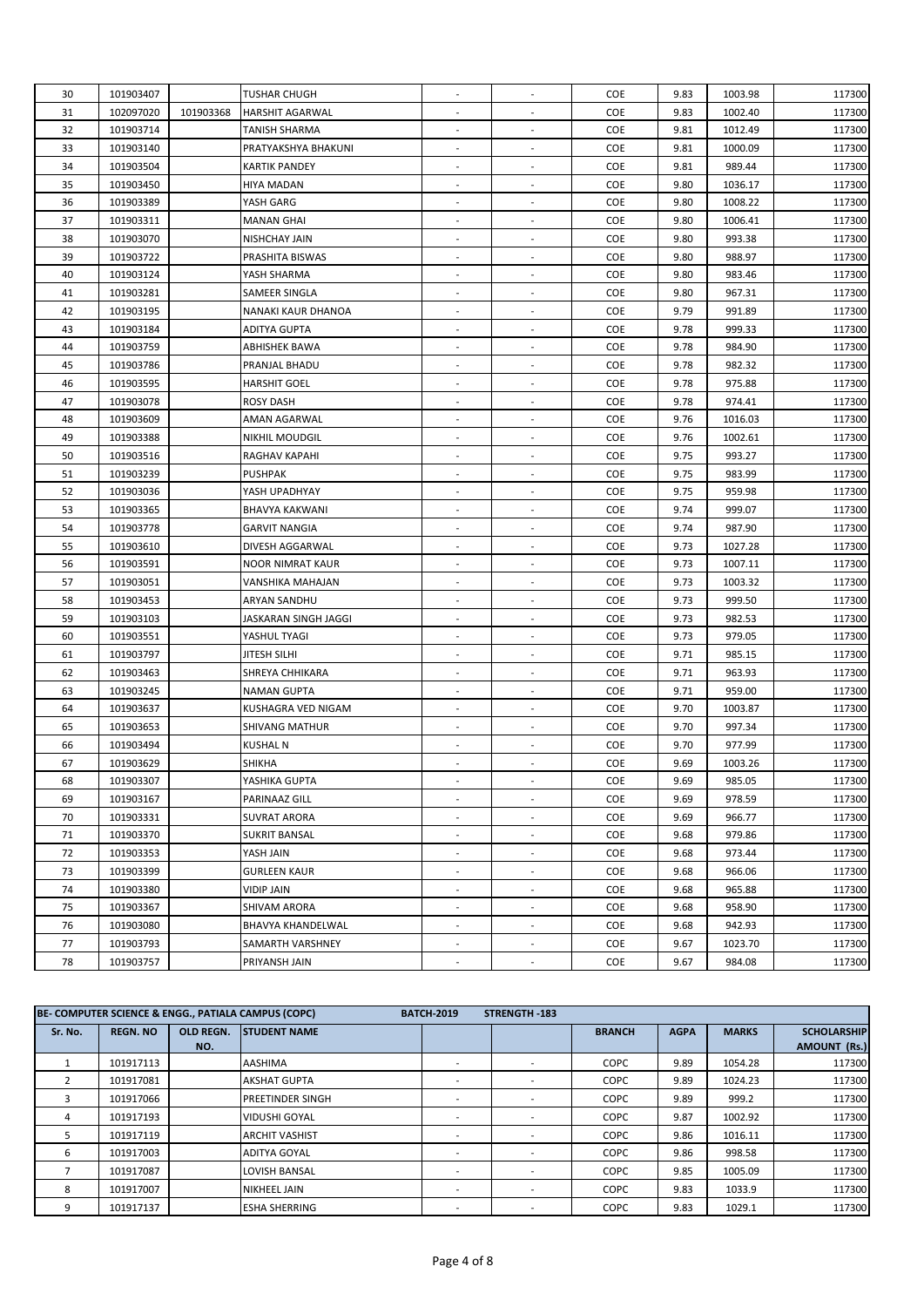| 10 | 101917006 | <b>DISHANT SETHI</b>     | $\sim$                   |                          | <b>COPC</b> | 9.82 | 991.3   | 117300 |
|----|-----------|--------------------------|--------------------------|--------------------------|-------------|------|---------|--------|
| 11 | 101917069 | <b>HARMOHANJEET KAUR</b> |                          |                          | COPC        | 9.79 | 980.04  | 117300 |
| 12 | 101917092 | <b>PAWANDEEP SINGH</b>   |                          | $\sim$                   | COPC        | 9.79 | 979.38  | 117300 |
| 13 | 101917198 | <b>GURJOT SINGH</b>      |                          |                          | COPC        | 9.77 | 1015.35 | 117300 |
| 14 | 101917103 | <b>AKHIL NAIR</b>        |                          |                          | COPC        | 9.77 | 1001.01 | 117300 |
| 15 | 101917105 | <b>DEVANSHI</b>          |                          | $\sim$                   | <b>COPC</b> | 9.77 | 991.51  | 117300 |
| 16 | 101917182 | <b>TANMAY SUKHIJA</b>    | $\sim$                   |                          | <b>COPC</b> | 9.77 | 990.75  | 117300 |
| 17 | 101917022 | <b>MUSKAN AGGARWAL</b>   | $\sim$                   |                          | <b>COPC</b> | 9.76 | 998.95  | 117300 |
| 18 | 101917203 | <b>MANSI SAINI</b>       | $\overline{\phantom{a}}$ | $\overline{\phantom{a}}$ | <b>COPC</b> | 9.76 | 994.47  | 117300 |
| 19 | 101917046 | <b>GURSIMAR SINGH</b>    |                          |                          | COPC        | 9.75 | 983.11  | 117300 |

|                |                 |                  | BE- COMPUTER SCIENCE & ENGG., DERABASSI CAMPUS (COSE)<br><b>BATCH-2019</b> | <b>STRENGTH - 122</b>    |                          |               |             |              |                     |
|----------------|-----------------|------------------|----------------------------------------------------------------------------|--------------------------|--------------------------|---------------|-------------|--------------|---------------------|
| Sr. No.        | <b>REGN. NO</b> | <b>OLD REGN.</b> | <b>STUDENT NAME</b>                                                        |                          |                          | <b>BRANCH</b> | <b>AGPA</b> | <b>MARKS</b> | <b>SCHOLARSHIP</b>  |
|                |                 | NO.              |                                                                            |                          |                          |               |             |              | <b>AMOUNT (Rs.)</b> |
|                | 101916120       |                  | <b>SNEHA DEVRANI</b>                                                       |                          |                          | COSE          | 9.77        | 987.42       | 117300              |
| $\overline{2}$ | 102083039       | 101916061        | <b>AGRIMA MALHOTRA</b>                                                     | $\overline{\phantom{a}}$ | $\overline{\phantom{a}}$ | COSE          | 9.76        | 993.32       | 117300              |
| 3              | 101916101       |                  | NERVAN KUMAR GERA                                                          | ۰                        | $\overline{\phantom{a}}$ | COSE          | 9.76        | 953.61       | 117300              |
| 4              | 101916012       |                  | <b>ADITYA RANAUT</b>                                                       |                          |                          | COSE          | 9.73        | 987.68       | 117300              |
| 5              | 102083051       | 101916110        | <b>APOORV MISHRA</b>                                                       | $\overline{\phantom{a}}$ | $\overline{\phantom{a}}$ | COSE          | 9.68        | 948.99       | 117300              |
| 6              | 101916100       |                  | <b>NIDHI BHASKER</b>                                                       |                          |                          | COSE          | 9.66        | 946.52       | 117300              |
| $\overline{7}$ | 101916111       |                  | <b>ANIRUDH GOEL</b>                                                        | ۰                        | $\overline{\phantom{a}}$ | COSE          | 9.61        | 982.46       | 117300              |
| 8              | 101916056       |                  | <b>PRINCE</b>                                                              | ۰                        | $\overline{\phantom{a}}$ | COSE          | 9.59        | 996.94       | 117300              |
| 9              | 101916085       |                  | <b>SAHAJDEEP SINGH KHARBANDA</b>                                           | ۰                        |                          | COSE          | 9.59        | 937.78       | 117300              |
| 10             | 101916016       |                  | DHAIRYA AGGARWAL                                                           | ۰                        | $\overline{\phantom{a}}$ | COSE          | 9.57        | 971.86       | 117300              |
| 11             | 101916021       |                  | NAVDEEP SINGH                                                              | ۰                        | $\overline{\phantom{a}}$ | COSE          | 9.53        | 965.89       | 117300              |
| 12             | 101916128       |                  | <b>NAKSHATRA</b>                                                           | $\overline{\phantom{a}}$ | $\overline{\phantom{a}}$ | COSE          | 9.50        | 953.81       | 117300              |
| 13             | 101916108       |                  | <b>MRIDHU KAURA</b>                                                        | ۰                        |                          | COSE          | 9.47        | 911.08       | 117300              |

|                | BE- ELECTRONICS & COMMUNICATION ENGG (ECE) |           |                       | <b>BATCH-2019</b>        | <b>STRENGTH-183</b>      |               |             |              |                    |
|----------------|--------------------------------------------|-----------|-----------------------|--------------------------|--------------------------|---------------|-------------|--------------|--------------------|
| Sr. No.        | <b>REGN. NO</b>                            | OLD REGN. | <b>STUDENT NAME</b>   |                          |                          | <b>BRANCH</b> | <b>AGPA</b> | <b>MARKS</b> | <b>SCHOLARSHIP</b> |
|                |                                            | NO.       |                       |                          |                          |               |             |              | AMOUNT (Rs.)       |
| $\mathbf{1}$   | 102083032                                  | 101906163 | <b>AVIRAL BATRA</b>   | $\overline{\phantom{a}}$ | ٠                        | ECE           | 9.86        | 1083.26      | 117300             |
| $\overline{2}$ | 101906035                                  |           | VANAJ KAMBOJ          | $\sim$                   | $\overline{\phantom{a}}$ | ECE           | 9.85        | 1059.38      | 104100             |
| 3              | 101906070                                  |           | <b>MEGHA SINGH</b>    | ٠                        | $\overline{\phantom{a}}$ | ECE           | 9.84        | 1093.14      | 104100             |
| 4              | 101906055                                  |           | <b>TANYA AGGARWAL</b> | ۰.                       | ٠                        | ECE           | 9.84        | 1044.18      | 104100             |
| 5.             | 101906001                                  |           | ADITYA SINGH          | $\overline{\phantom{a}}$ | ٠                        | ECE           | 9.82        | 1078.72      | 104100             |
| 6              | 101906047                                  |           | DAKSH KRISHNA KHANNA  | $\sim$                   | ٠                        | ECE           | 9.80        | 1095.54      | 104100             |
| $\overline{7}$ | 101906117                                  |           | <b>MANYA MALHOTRA</b> |                          | ٠                        | ECE           | 9.80        | 1093.69      | 104100             |
| 8              | 101906068                                  |           | <b>AARYAN ARORA</b>   | $\overline{\phantom{a}}$ | ٠                        | ECE           | 9.77        | 1077.64      | 104100             |
| 9              | 102083038                                  | 101906121 | SHIVAM DUDEJA         |                          | $\overline{\phantom{a}}$ | ECE           | 9.76        | 1067.12      | 117300             |
| 10             | 102083045                                  | 101906145 | <b>NAMAN GARG</b>     |                          | ٠                        | ECE           | 9.71        | 1060.03      | 117300             |
| 11             | 102095001                                  | 101906088 | <b>ISHIKA AGARWAL</b> | ٠                        | $\sim$                   | ECE           | 9.67        | 1020.96      | 104100             |
| 12             | 101906123                                  |           | <b>RAHUL SAXENA</b>   | ٠                        | ٠                        | ECE           | 9.62        | 1056.41      | 104100             |
| 13             | 102083057                                  | 101906187 | <b>VIPASHA</b>        | ٠.                       | ٠                        | ECE           | 9.61        | 1024.09      | 117300             |
| 14             | 102095005                                  | 101906025 | RAJNI                 | ٠                        | ٠                        | ECE           | 9.59        | 1037.19      | 104100             |
| 15             | 101906162                                  |           | <b>ESHAAN MANDAL</b>  | ٠                        | ٠                        | ECE           | 9.58        | 1047.34      | 104100             |
| 16             | 102095006                                  | 101906059 | <b>DIVYESH DAS</b>    | ٠.                       | ٠                        | ECE           | 9.58        | 1017.86      | 104100             |
| 17             | 102095007                                  | 101906179 | AMAN                  | $\sim$                   | $\sim$                   | ECE           | 9.55        | 1051.47      | 104100             |
| 18             | 102095008                                  | 101956009 | <b>SAGAR B</b>        | ۰.                       | ٠                        | ECE           | 9.54        | 999.94       | 104100             |
| 19             | 101906189                                  |           | <b>KARTIK GUPTA</b>   |                          |                          | ECE           | 9.53        | 985.69       | 104100             |

|         | <b>BE- ELECTRONICS (INSTRUMENTATION &amp; CONTROL)(EIC)</b> |                  |                         | <b>BATCH-2019</b> | <b>STRENGTH-125</b> |               |             |              |                     |
|---------|-------------------------------------------------------------|------------------|-------------------------|-------------------|---------------------|---------------|-------------|--------------|---------------------|
| Sr. No. | <b>REGN. NO</b>                                             | <b>OLD REGN.</b> | <b>STUDENT NAME</b>     |                   |                     | <b>BRANCH</b> | <b>AGPA</b> | <b>MARKS</b> | <b>SCHOLARSHIP</b>  |
|         |                                                             | NO.              |                         |                   |                     |               |             |              | <b>AMOUNT (Rs.)</b> |
|         | 102083031                                                   | 101905016        | <b>PRAJWAL SHARMA</b>   |                   |                     | EIC           | 9.88        | 1067.11      | 117300              |
|         | 102083046                                                   | 101905074        | <b>JASKARAN SINGH</b>   |                   |                     | EIC.          | 9.71        | 1025.08      | 117300              |
|         | 102095002                                                   | 101905063        | <b>RISHABH GARG</b>     |                   |                     | EIC.          | 9.63        | 1039.32      | 104100              |
| 4       | 102083056                                                   | 101905056        | <b>BHAVYA VERMA</b>     |                   |                     | EIC           | 9.61        | 1027.74      | 117300              |
|         | 101905132                                                   |                  | <b>AYAN JAIN</b>        |                   |                     | EIC.          | 9.60        | 1030.02      | 88000               |
| 6       | 102095004                                                   | 101905138        | <b>SHRUTIKA PANDEY</b>  | $\sim$            | $\sim$              | EIC           | 9.60        | 1024.56      | 104100              |
|         | 102086009                                                   | 101905078        | <b>VAIBHAV JAISWAL</b>  |                   | $\sim$              | EIC           | 9.49        | 996.08       | 104100              |
| 8       | 102086013                                                   | 101905098        | <b>ISHITA VASHISTHA</b> |                   |                     | EIC           | 9.47        | 995.34       | 104100              |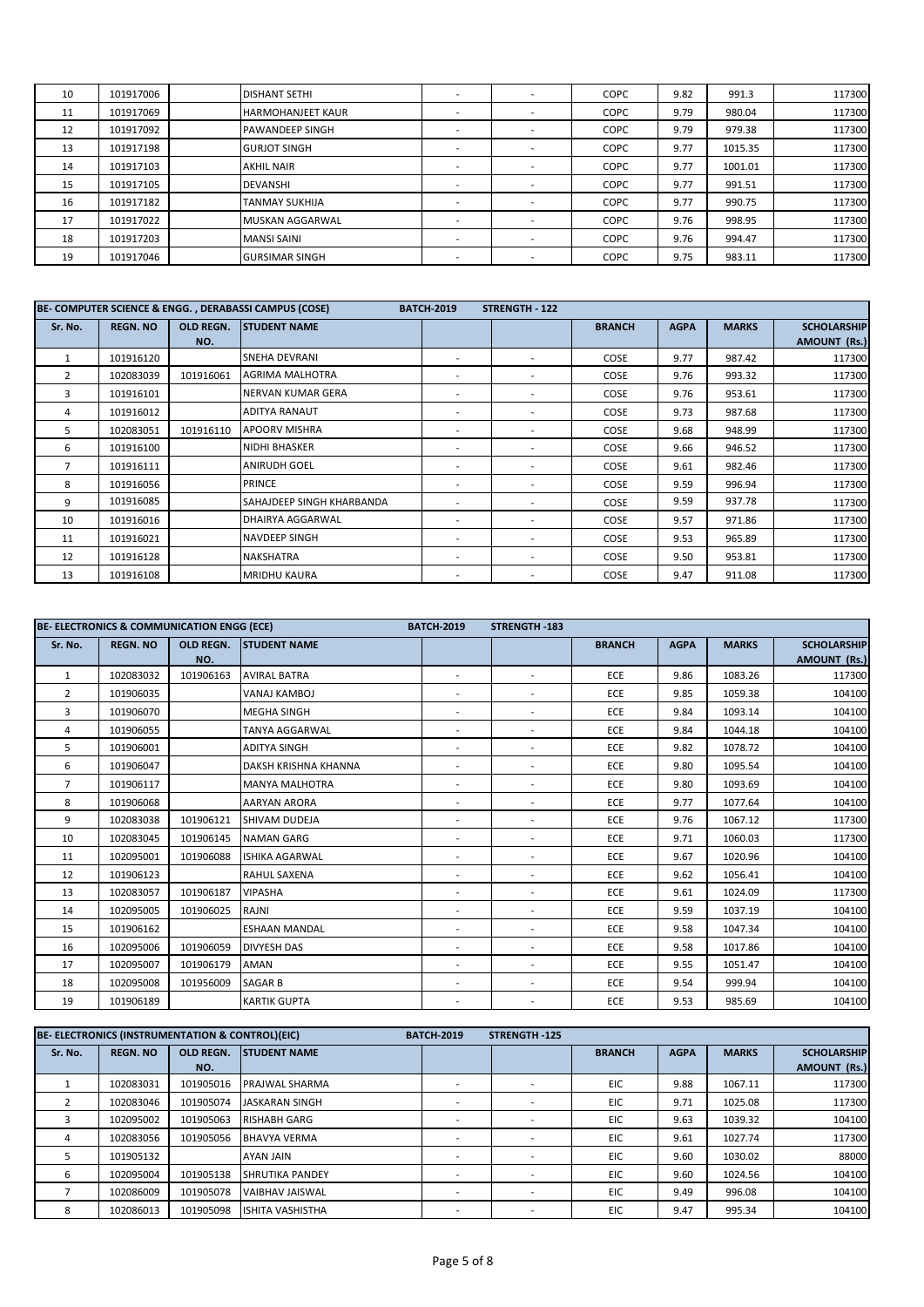|    | 101905097 |           | <b>GARVITA BHATEJA</b> |  | EIC | 9.46 | 1023.33 | 88000 |
|----|-----------|-----------|------------------------|--|-----|------|---------|-------|
| 10 | 402083001 | 101905049 | <b>TUSHAR VERMA</b>    |  | EIC | 9.46 | 1010.3  | 88000 |
| 11 | 101905095 |           | <b>MODITA SHARMA</b>   |  | EIC | 9.46 | 994.28  | 88000 |
| 12 | 101905032 |           | NANDINI MOHAN          |  | EIC | 9.46 | 980.81  | 88000 |
| 13 | 101905101 |           | <b>NISHCHITA KHERA</b> |  | EIC | 9.43 | 1015.68 | 88000 |

|                | <b>BE- ELECTRICAL ENGG. (ELE)</b> |                  |                            | <b>BATCH-2019</b>        | <b>STRENGTH-177</b>      |               |             |              |                                           |
|----------------|-----------------------------------|------------------|----------------------------|--------------------------|--------------------------|---------------|-------------|--------------|-------------------------------------------|
| Sr. No.        | <b>REGN. NO</b>                   | OLD REGN.<br>NO. | <b>STUDENT NAME</b>        |                          |                          | <b>BRANCH</b> | <b>AGPA</b> | <b>MARKS</b> | <b>SCHOLARSHIP</b><br><b>AMOUNT (Rs.)</b> |
| $\mathbf{1}$   | 102086006                         | 101904073        | M S S S ADITYA             | ٠                        | $\overline{\phantom{a}}$ | <b>ELE</b>    | 9.86        | 1080.67      | 104100                                    |
| $\overline{2}$ | 102097018                         | 101904155        | PRATHAMESH SAMAL           | ٠                        | ٠                        | <b>ELE</b>    | 9.86        | 1048.91      | 117300                                    |
| 3              | 102083043                         | 101904166        | <b>ANANT JOSHI</b>         | $\sim$                   | $\sim$                   | <b>ELE</b>    | 9.72        | 1057.86      | 117300                                    |
| 4              | 101904065                         |                  | <b>BALIOT SINGH</b>        | ٠                        | $\sim$                   | <b>ELE</b>    | 9.70        | 1034.7       | 88000                                     |
| 5              | 101904055                         |                  | KANWALPREET SINGH TIWANA   | ٠                        | $\overline{\phantom{a}}$ | <b>ELE</b>    | 9.68        | 1052.54      | 88000                                     |
| 6              | 101904154                         |                  | <b>MAYANK DHAKED</b>       | ٠                        | $\sim$                   | <b>ELE</b>    | 9.62        | 1034.38      | 88000                                     |
| $\overline{7}$ | 102086007                         | 101904036        | <b>VARUN BANSAL</b>        | ٠                        | ۰                        | <b>ELE</b>    | 9.59        | 1006.89      | 104100                                    |
| 8              | 101904039                         |                  | <b>HARNOOR KAUR DHARNI</b> | ٠                        | $\overline{\phantom{a}}$ | <b>ELE</b>    | 9.54        | 1032.78      | 88000                                     |
| 9              | 102086008                         | 101904013        | <b>ANVESH GUPTA</b>        | ٠                        | $\sim$                   | <b>ELE</b>    | 9.49        | 991.16       | 104100                                    |
| 10             | 102086011                         | 101904118        | <b>ARYAN JASRA</b>         | ٠                        | $\sim$                   | <b>ELE</b>    | 9.47        | 1019.97      | 104100                                    |
| 11             | 102086012                         | 101904106        | <b>VEDANSH BENIWAL</b>     | ۰                        | $\overline{\phantom{a}}$ | <b>ELE</b>    | 9.47        | 1001.9       | 104100                                    |
| 12             | 101904077                         |                  | <b>SWATANTRA SINGH</b>     | ٠                        | $\sim$                   | <b>ELE</b>    | 9.46        | 977.66       | 88000                                     |
| 13             | 101904104                         |                  | AKANKSHA SINGH             | ٠                        | $\overline{\phantom{a}}$ | <b>ELE</b>    | 9.40        | 1002.26      | 88000                                     |
| 14             | 101904158                         |                  | <b>DIVYANSH SHARMA</b>     | ۰                        | $\overline{\phantom{a}}$ | <b>ELE</b>    | 9.40        | 995.73       | 88000                                     |
| 15             | 101904186                         |                  | <b>INDERPREET SINGH</b>    | $\overline{\phantom{a}}$ | $\sim$                   | <b>ELE</b>    | 9.40        | 971.05       | 88000                                     |
| 16             | 101904178                         |                  | JAGDEEP SINGH              | ۰                        | $\sim$                   | <b>ELE</b>    | 9.38        | 980          | 88000                                     |
| 17             | 101904103                         |                  | <b>KARANBIR SINGH</b>      | ٠                        | $\overline{\phantom{a}}$ | <b>ELE</b>    | 9.36        | 975.19       | 88000                                     |
| 18             | 101904174                         |                  | <b>ARUN SAROHA</b>         |                          |                          | <b>ELE</b>    | 9.33        | 966.36       | 88000                                     |

|                | BE- ELECTRONICS & COMPUTER ENGG.(ENC) |           |                          | <b>BATCH-2019</b>        | STRENGTH-211             |               |             |              |                     |
|----------------|---------------------------------------|-----------|--------------------------|--------------------------|--------------------------|---------------|-------------|--------------|---------------------|
| Sr. No.        | <b>REGN. NO</b>                       | OLD REGN. | <b>STUDENT NAME</b>      |                          |                          | <b>BRANCH</b> | <b>AGPA</b> | <b>MARKS</b> | <b>SCHOLARSHIP</b>  |
|                |                                       | NO.       |                          |                          |                          |               |             |              | <b>AMOUNT (Rs.)</b> |
| $\mathbf{1}$   | 102083033                             | 101915067 | <b>RAHUL MISHRA</b>      | $\sim$                   | $\overline{\phantom{a}}$ | <b>ENC</b>    | 9.83        | 1016.18      | 117300              |
| $\overline{2}$ | 101915014                             |           | ANUSHKA AGGARWAL         | $\sim$                   | $\overline{\phantom{a}}$ | <b>ENC</b>    | 9.83        | 1015.86      | 104100              |
| 3              | 102083034                             | 101915080 | <b>PRATHAM VERMA</b>     | $\sim$                   | $\overline{\phantom{a}}$ | <b>ENC</b>    | 9.83        | 996.15       | 117300              |
| 4              | 102083035                             | 101915126 | <b>MANAH VERMA</b>       | $\sim$                   | $\overline{\phantom{a}}$ | <b>ENC</b>    | 9.80        | 987.14       | 117300              |
| 5              | 101915147                             |           | <b>VEDANG MISHRA</b>     |                          | ٠                        | <b>ENC</b>    | 9.79        | 997.33       | 104100              |
| 6              | 102083036                             | 101915133 | ANANYA AGARWAL           | $\sim$                   | $\overline{\phantom{a}}$ | <b>ENC</b>    | 9.78        | 1004.32      | 117300              |
| $\overline{7}$ | 102083042                             | 101915201 | <b>PRANJAL GUPTA</b>     | $\sim$                   | $\overline{\phantom{a}}$ | <b>ENC</b>    | 9.73        | 1012.20      | 117300              |
| 8              | 101915109                             |           | VANSH GROVER             |                          | $\overline{\phantom{a}}$ | <b>ENC</b>    | 9.73        | 1001.51      | 104100              |
| 9              | 102083060                             | 101915227 | <b>TARUSH SRIVASTAVA</b> |                          | ٠                        | <b>ENC</b>    | 9.70        | 1029.98      | 117300              |
| 10             | 102083047                             | 101915111 | <b>KARTIK GUPTA</b>      | $\overline{\phantom{a}}$ | ۰                        | <b>ENC</b>    | 9.70        | 969.79       | 117300              |
| 11             | 101915081                             |           | <b>ABHAY GOYAL</b>       |                          | ٠                        | <b>ENC</b>    | 9.65        | 952.68       | 104100              |
| 12             | 101915186                             |           | PRANJAL PANDIT           | ٠.                       | $\overline{\phantom{a}}$ | <b>ENC</b>    | 9.62        | 938.96       | 104100              |
| 13             | 102083054                             | 101915102 | <b>RISHABH JAIN</b>      | $\sim$                   | ٠                        | <b>ENC</b>    | 9.61        | 983.20       | 117300              |
| 14             | 102083058                             | 101915022 | <b>CHESHTA</b>           | $\sim$                   | ۰                        | <b>ENC</b>    | 9.61        | 960.95       | 117300              |
| 15             | 101915121                             |           | <b>HUNAR BATRA</b>       |                          | ٠                        | <b>ENC</b>    | 9.60        | 971.76       | 104100              |
| 16             | 101915082                             |           | <b>GURKIRAT SINGH</b>    | $\overline{\phantom{a}}$ | ۰                        | <b>ENC</b>    | 9.60        | 970.47       | 104100              |
| 17             | 101915202                             |           | ANURAAG SAXENA           | $\sim$                   | $\overline{\phantom{a}}$ | <b>ENC</b>    | 9.60        | 964.02       | 104100              |
| 18             | 101915164                             |           | <b>DIVYANSHI SOMANI</b>  | $\sim$                   | ٠                        | <b>ENC</b>    | 9.54        | 989.70       | 104100              |
| 19             | 101915010                             |           | SPARSH AGARWAL           | $\sim$                   | $\sim$                   | <b>ENC</b>    | 9.51        | 931.43       | 104100              |
| 20             | 101915204                             |           | <b>KIRTI CHAUHAN</b>     | $\sim$                   | $\sim$                   | <b>ENC</b>    | 9.49        | 940.28       | 104100              |
| 21             | 101915039                             |           | PALKARAN KAUR            | $\sim$                   | $\sim$                   | <b>ENC</b>    | 9.46        | 966.13       | 104100              |
| 22             | 101915060                             |           | <b>KRITIK AJMANI</b>     |                          |                          | ENC           | 9.46        | 954.08       | 104100              |

|         | <b>BE- MECHATRONICS (MEC)</b> |                         |                          | <b>BATCH-2019</b> | <b>STRENGTH-65</b> |               |             |              |                                           |
|---------|-------------------------------|-------------------------|--------------------------|-------------------|--------------------|---------------|-------------|--------------|-------------------------------------------|
| Sr. No. | <b>REGN. NO</b>               | <b>OLD REGN.</b><br>NO. | <b>STUDENT NAME</b>      |                   |                    | <b>BRANCH</b> | <b>AGPA</b> | <b>MARKS</b> | <b>SCHOLARSHIP</b><br><b>AMOUNT (Rs.)</b> |
|         | 102086005                     | 101909041               | <b>RAGHAV JAIN</b>       |                   |                    | <b>MEC</b>    | 9.88        | 1110.48      | 104100                                    |
|         | 101909018                     |                         | <b>MANJOT SINGH SURI</b> |                   |                    | <b>MEC</b>    | 9.81        | 1050.58      | 88000                                     |
|         | 101909059                     |                         | <b>AVI BANSAL</b>        |                   | ۰.                 | <b>MEC</b>    | 9.55        | 1035.66      | 88000                                     |
|         | 102088011                     | 101909064               | <b>SHUBHAM YADAV</b>     |                   | ٠                  | <b>MEC</b>    | 9.51        | 1033.65      | 104100                                    |
|         | 102088015                     | 101909033               | <b>DEVANSH GARG</b>      |                   |                    | <b>MEC</b>    | 9.23        | 970.69       | 104100                                    |
| 6       | 101909054                     |                         | <b>ANVESH SOM</b>        |                   |                    | <b>MEC</b>    | 9.16        | 976.42       | 88000                                     |
|         | 101909030                     |                         | <b>ABHI GARG</b>         |                   |                    | <b>MEC</b>    | 9.15        | 942.36       | 88000                                     |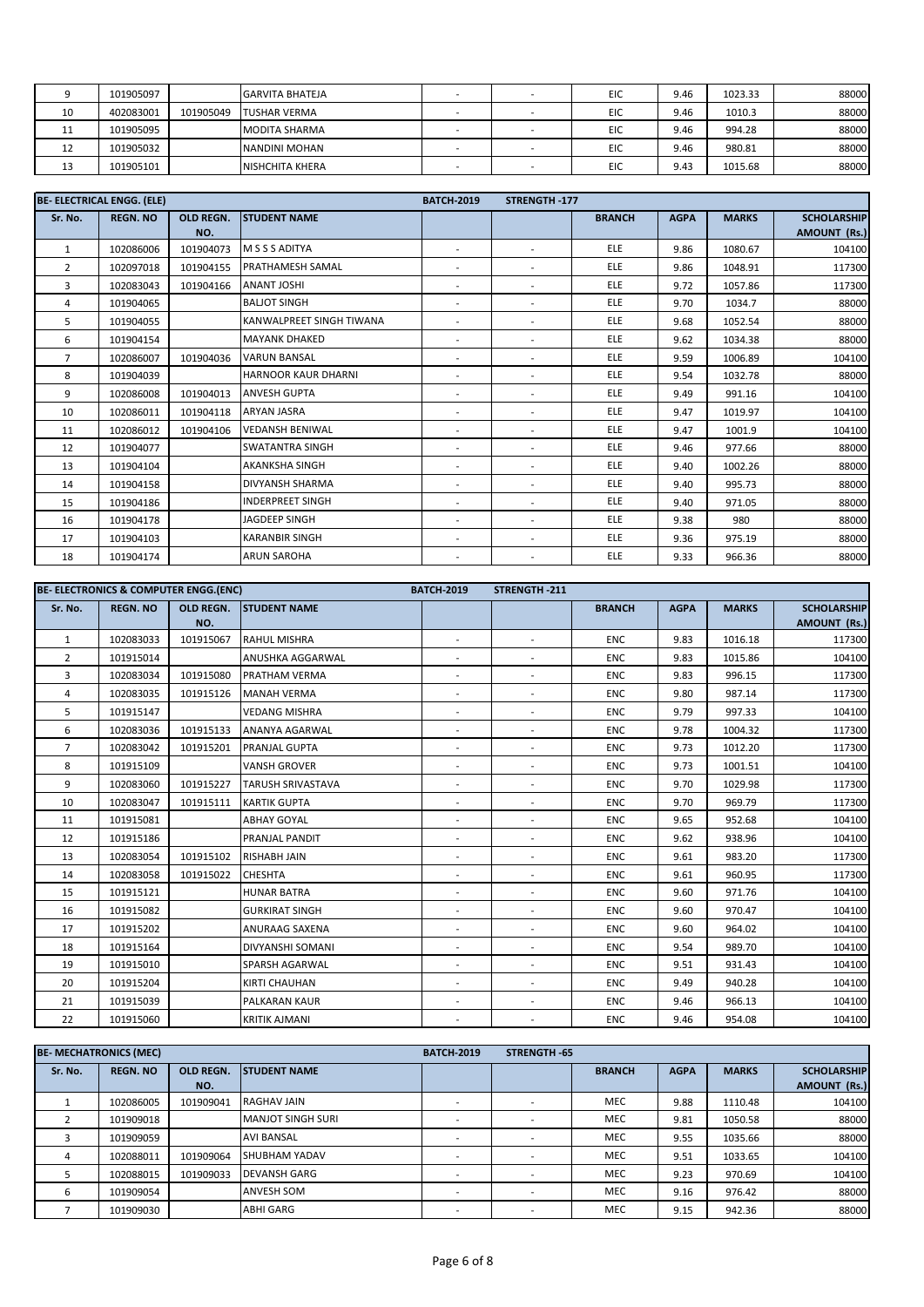|                | <b>BE- MECHANICAL ENGG. (MEE)</b> |                  |                                  | <b>BATCH-2019</b>        | <b>STRENGTH-220</b>      |               |             |              |                    |
|----------------|-----------------------------------|------------------|----------------------------------|--------------------------|--------------------------|---------------|-------------|--------------|--------------------|
| Sr. No.        | <b>REGN. NO</b>                   | <b>OLD REGN.</b> | <b>STUDENT NAME</b>              |                          |                          | <b>BRANCH</b> | <b>AGPA</b> | <b>MARKS</b> | <b>SCHOLARSHIP</b> |
|                |                                   | NO.              |                                  |                          |                          |               |             |              | AMOUNT (Rs.)       |
| $\mathbf{1}$   | 101908123                         |                  | YASH AGARWAL                     | $\overline{\phantom{a}}$ | $\sim$                   | <b>MEE</b>    | 9.88        | 1112.70      | 104100             |
| $\overline{2}$ | 102086004                         | 101908181        | YASH RAJPUROHIT                  | $\overline{\phantom{a}}$ | $\overline{\phantom{a}}$ | <b>MEE</b>    | 9.88        | 1108.62      | 104100             |
| 3              | 101908129                         |                  | NITIN SHARMA                     | $\overline{\phantom{a}}$ | $\sim$                   | MEE           | 9.84        | 1062.57      | 104100             |
| 4              | 101908035                         |                  | <b>ADARSH GUPTA</b>              | $\blacksquare$           | $\sim$                   | <b>MEE</b>    | 9.84        | 1058.27      | 104100             |
| 5              | 101908038                         |                  | <b>RISHI MISHRA</b>              | $\overline{\phantom{a}}$ | $\overline{\phantom{a}}$ | <b>MEE</b>    | 9.80        | 1084.36      | 104100             |
| 6              | 102083037                         | 101908065        | <b>PRABHNOOR SINGH CHOWDHARY</b> |                          | $\sim$                   | <b>MEE</b>    | 9.78        | 1066.89      | 117300             |
| $\overline{7}$ | 101908224                         |                  | <b>REVAANT NANDAN</b>            | ٠                        | $\sim$                   | <b>MEE</b>    | 9.74        | 1059.28      | 104100             |
| 8              | 101908209                         |                  | SAHITAYA JINDAL                  | $\overline{\phantom{a}}$ | $\overline{\phantom{a}}$ | <b>MEE</b>    | 9.74        | 1055.39      | 104100             |
| 9              | 102083044                         | 101908014        | <b>MANAN SODHI</b>               | $\blacksquare$           | $\sim$                   | <b>MEE</b>    | 9.72        | 1072.80      | 117300             |
| 10             | 102083050                         | 101908173        | SAMARTH                          | $\sim$                   | $\overline{\phantom{a}}$ | MEE           | 9.69        | 1052.11      | 117300             |
| 11             | 102083053                         | 101908087        | <b>NAVNEET KUMAR</b>             | $\overline{\phantom{a}}$ | $\sim$                   | <b>MEE</b>    | 9.64        | 1067.35      | 117300             |
| 12             | 101908157                         |                  | <b>SRAJAN DIKSHIT</b>            | $\overline{\phantom{a}}$ | $\sim$                   | <b>MEE</b>    | 9.62        | 1031.51      | 104100             |
| 13             | 102095003                         | 101908080        | <b>HARSHIT SINGH BAGGA</b>       | ÷.                       | $\sim$                   | <b>MEE</b>    | 9.60        | 1055.37      | 104100             |
| 14             | 102083059                         | 101908210        | <b>VAIBHAV MUKHI</b>             | $\sim$                   | $\sim$                   | MEE           | 9.60        | 1039.06      | 117300             |
| 15             | 101908221                         |                  | TANISHKA GARG                    | $\overline{\phantom{a}}$ | $\overline{\phantom{a}}$ | <b>MEE</b>    | 9.49        | 1019.85      | 104100             |
| 16             | 101908104                         |                  | <b>HARMANDEEP SINGH</b>          | $\overline{\phantom{a}}$ | $\overline{\phantom{a}}$ | <b>MEE</b>    | 9.49        | 1019.00      | 104100             |
| 17             | 101908159                         |                  | PUSHKAR SUBHASH GUPTA            | ٠                        | $\sim$                   | <b>MEE</b>    | 9.49        | 1004.47      | 104100             |
| 18             | 101908030                         |                  | <b>MANAN NEGI</b>                | $\sim$                   | $\sim$                   | <b>MEE</b>    | 9.48        | 1001.22      | 104100             |
| 19             | 101908149                         |                  | <b>KARTIKEYA BANSAL</b>          | ÷.                       | $\sim$                   | <b>MEE</b>    | 9.47        | 1013.20      | 104100             |
| 20             | 101908146                         |                  | <b>MANISH PATHAK</b>             | $\sim$                   | $\sim$                   | <b>MEE</b>    | 9.46        | 1015.37      | 104100             |
| 21             | 101908183                         |                  | <b>ARYAN SINGH</b>               | $\sim$                   | $\sim$                   | MEE           | 9.46        | 1000.24      | 104100             |
| 22             | 101908127                         |                  | YUVRAJ RATHORE                   | ٠                        | $\overline{\phantom{a}}$ | <b>MEE</b>    | 9.45        | 1036.52      | 104100             |

|         | BE- MECHANICAL ENGG.-PRODUCTION (MPE) |                  |                         | <b>BATCH-2019</b> | <b>STRENGTH-26</b> |               |             |              |                     |
|---------|---------------------------------------|------------------|-------------------------|-------------------|--------------------|---------------|-------------|--------------|---------------------|
| Sr. No. | <b>REGN. NO</b>                       | <b>OLD REGN.</b> | <b>ISTUDENT NAME</b>    |                   |                    | <b>BRANCH</b> | <b>AGPA</b> | <b>MARKS</b> | <b>SCHOLARSHIP</b>  |
|         |                                       | NO.              |                         |                   |                    |               |             |              | <b>AMOUNT (Rs.)</b> |
|         | 102085002                             | 101914011        | <b>SAHIBA KAUR</b>      |                   |                    | <b>MPE</b>    | 9.35        | 981.57       | 88000               |
|         | 101914012                             |                  | <b>TUSHAR GOEL</b>      |                   |                    | <b>MPE</b>    | 9.27        | 968.74       | 88000               |
|         | 102088013                             | 101914014        | <b>SURYANSH KAUSHAL</b> |                   | ۰                  | <b>MPE</b>    | 9.25        | 971.04       | 104100              |

| <b>BE-BIOMEDICAL</b> |                 |                  |                       | <b>BATCH-2019</b> | STRENGTH - 16            |               |             |              |                     |
|----------------------|-----------------|------------------|-----------------------|-------------------|--------------------------|---------------|-------------|--------------|---------------------|
| Sr. No.              | <b>REGN, NO</b> | <b>OLD REGN.</b> | <b>ISTUDENT NAME</b>  |                   |                          | <b>BRANCH</b> | <b>AGPA</b> | <b>MARKS</b> | <b>SCHOLARSHIP</b>  |
|                      |                 | NO.              |                       |                   |                          |               |             |              | <b>AMOUNT (Rs.)</b> |
|                      | 701903001       |                  | <b>MUSKAN AGRAWAL</b> |                   | $\overline{\phantom{a}}$ | <b>BME</b>    | 9.47        | 919.59       | 88000               |
|                      | 701903021       |                  | <b>SANCHITA</b>       |                   |                          | <b>BME</b>    | 9.20        | 889.97       | 88000               |

|         | BE(MBA)- COMPUTER ENGG. (COE) |                  |                         | <b>BATCH-2019</b> | STRENGTH-29 |               |             |              |                     |
|---------|-------------------------------|------------------|-------------------------|-------------------|-------------|---------------|-------------|--------------|---------------------|
| Sr. No. | <b>REGN. NO</b>               | <b>OLD REGN.</b> | <b>ISTUDENT NAME</b>    |                   |             | <b>BRANCH</b> | <b>AGPA</b> | <b>MARKS</b> | <b>SCHOLARSHIP</b>  |
|         |                               | NO.              |                         |                   |             |               |             |              | <b>AMOUNT (Rs.)</b> |
|         | 102083041                     | 401903011        | <b>ANURAG KANWAR</b>    |                   |             | BEMBA(COE)    | 9.75        | 964.84       | 117300              |
|         | 102083048                     | 401903003        | <b>DIVYANSH KAUSHIK</b> |                   |             | BEMBA(COE)    | 9.70        | 982.17       | 117300              |
|         | 102083055                     | 401903009        | <b>SHIKHAR SAINI</b>    |                   |             | BEMBA(COE)    | 9.61        | 945.47       | 117300              |

|         | BE(MBA)- ELECTRONICS & COMMUNICATIN ENGG (ECE) |                  |                        | <b>BATCH-2019</b> | <b>STRENGTH -23</b>      |               |             |              |                    |
|---------|------------------------------------------------|------------------|------------------------|-------------------|--------------------------|---------------|-------------|--------------|--------------------|
| Sr. No. | <b>REGN. NO</b>                                | <b>OLD REGN.</b> | <b>ISTUDENT NAME</b>   |                   |                          | <b>BRANCH</b> | <b>AGPA</b> | <b>MARKS</b> | <b>SCHOLARSHIP</b> |
|         |                                                | NO.              |                        |                   |                          |               |             |              | AMOUNT (Rs.)       |
|         | 102083052                                      | 401906008        | <b>DEVANSH GUPTA</b>   |                   | $\overline{\phantom{a}}$ | BEMBA(ECE)    | 9.67        | 1047.45      | 117300             |
|         | 402083002                                      | 401906025        | <b>HITEN MITTAL</b>    |                   |                          | BEMBA(ECE)    | 9.18        | 963.28       | 88000              |
|         | 402083005                                      | 401906016        | <b>MANASWINI GUPTA</b> |                   |                          | BEMBA(ECE)    | 9.10        | 963.46       | 88000              |

|         | BE(MBA)- MECHANICAL ENGG. (MEE)                            |  |                             | <b>BATCH-2019</b> | STRENGTH-10 |               |             |              |                    |
|---------|------------------------------------------------------------|--|-----------------------------|-------------------|-------------|---------------|-------------|--------------|--------------------|
| Sr. No. | <b>OLD REGN.</b><br><b>REGN. NO</b><br><b>STUDENT NAME</b> |  |                             |                   |             | <b>BRANCH</b> | <b>AGPA</b> | <b>MARKS</b> | <b>SCHOLARSHIP</b> |
| NO.     |                                                            |  |                             |                   |             |               |             |              | AMOUNT (Rs.)       |
|         | 401908006                                                  |  | <b>RAGHAV SATEESH KUMAR</b> |                   |             | BEMBA(MEE)    | 8.96        | 937.86       | 88000              |